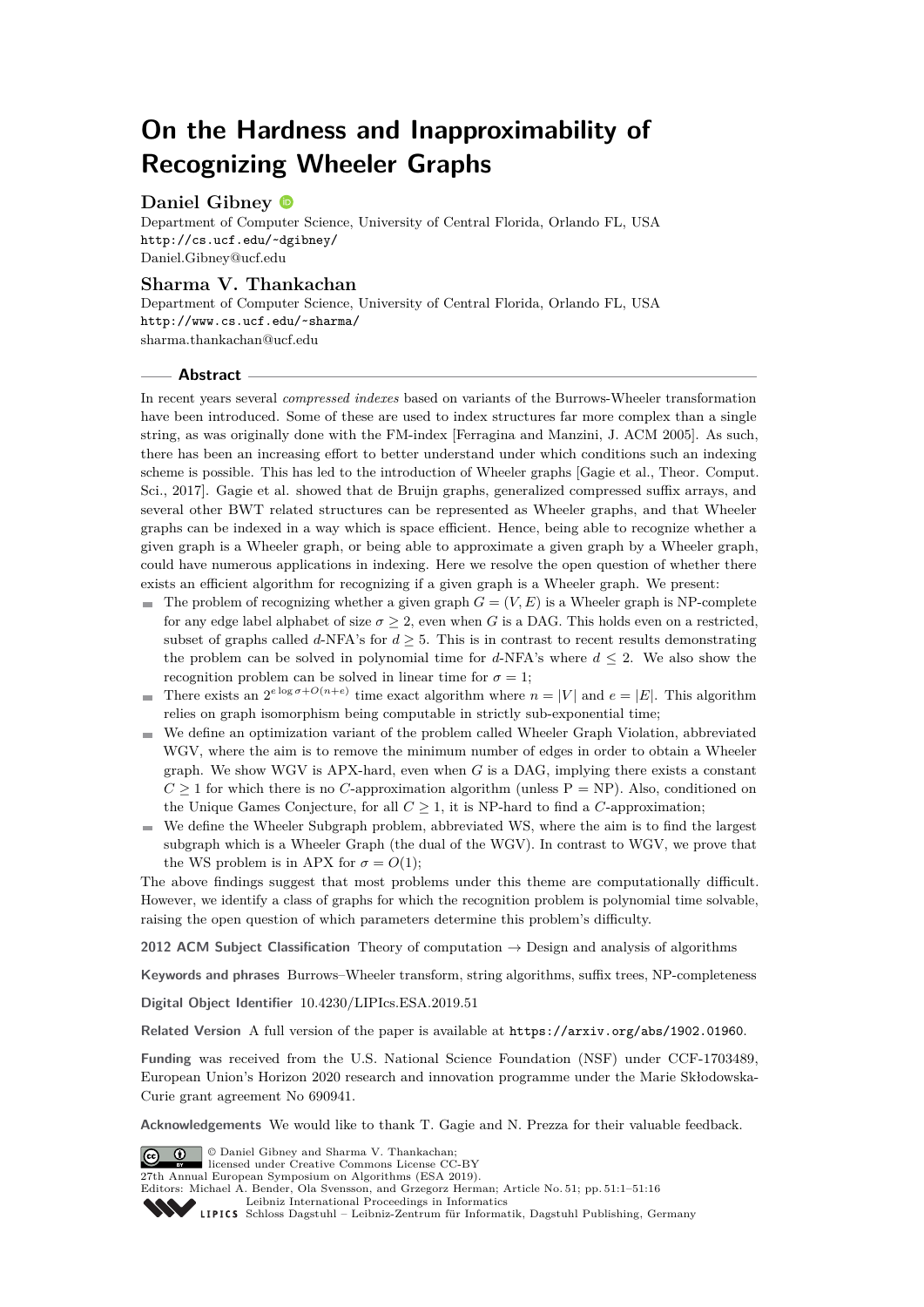#### **51:2 On the Hardness and Inapproximability of Recognizing Wheeler Graphs**

# **1 Introduction**

Within the last two decades, there has been the development of Burrows Wheeler Transform (BWT) [\[7\]](#page-13-0) based indices for compressing a diverse collection of data structures. This list includes labeled trees [\[31\]](#page-15-1), certain classes of graphs [\[14,](#page-14-0) [29\]](#page-15-2), and sets of multiple strings [\[16,](#page-14-1) [26\]](#page-14-2). This has motivated the search for a set of general conditions under which a structure can be indexed by a BWT based index, and consequently the introduction of Wheeler graphs. A Wheeler graph is a directed graph with edge labels which satisfies two simple axioms related to the ordering of its vertices. They were introduced by Gagie et al. [\[17\]](#page-14-3) (also see [\[2\]](#page-13-1)). Although not general enough to encompass all BWT-based structures (e.g., [\[18\]](#page-14-4)), the authors demonstrated that Wheeler graphs offer a unified way of modeling several BWT based data structures such as representations of de Bruijn graphs [\[6,](#page-13-2) [10\]](#page-14-5), generalized compressed suffix arrays [\[31\]](#page-15-1), multistring BWTs [\[27\]](#page-15-3), XBWTs [\[14\]](#page-14-0), wavelet matrices [\[9\]](#page-14-6), and certain types of finite automaton  $[1, 5, 24]$  $[1, 5, 24]$  $[1, 5, 24]$  $[1, 5, 24]$  $[1, 5, 24]$ . They also showed that there exists an encoding of a Wheeler graph  $G = (V, E)$  which requires only  $2(e+n) + e \log \sigma + \sigma \log e + o(n + e \log \sigma)$  bits where  $\sigma$  is the size of the edge label alphabet,  $e = |E|$ , and  $n = |V|$ . This encoding allows for the efficient traversal of multiple edges while processing characters in a string, using an algorithm similar to the backward search in the FM-index [\[15\]](#page-14-8). Since their introduction Wheeler graphs have been further developed using techniques such as tunneling by Alanko et al. [\[2\]](#page-13-1). Also, ideas closely coupled to Wheeler graphs have shown up in the recent work by Equi et al. for exact pattern matching on graphs [\[12,](#page-14-9) [13\]](#page-14-10). However, not all directed edge labeled graphs are Wheeler graphs, and thus not all directed edge labeled graphs can have such techniques applied to them. The authors of [\[17\]](#page-14-3) posed the question of *how to reasonably recognize whether a given graph is a Wheeler graph*.

The question is of both theoretical and practical value, as it might be the first step before attempting to apply some compression scheme to a given graph. For example, one could use the existence of a *Wheeler subgraph* to encode a graph. To do so, you could maintain an encoding of the subgraph using the framework presented in [\[17\]](#page-14-3) in addition to an adjacency list of the edges not included in the encoding. Depending on the size of the subgraph, such an encoding might provide a large space savings at the cost of a modest time trade-off while traversing the graph. This concept also motivates the portion of the paper where we look at *optimization versions* of this problem that seek subgraphs of the given graph which are Wheeler graphs. Unfortunately for practitioners of such a method, this problem turns out to be computationally difficult as well. As a positive result, we show that the problem of finding a maximal Wheeler subgraph admits a polynomial time algorithm which has solution size within some constant factor of optimal for constant alphabet size. We also show that the problem of recognizing Wheeler graphs is similar to that of identifying the queue number of a graph, indicating a class of graphs where the problem becomes computationally tractable.

#### **1.1 Wheeler Graphs**

The notation  $(u, v, k)$  is used for the directed edge from  $u$  to  $v$  with label  $k$ . We will assume the usual ordering on the edge labels which come from the alphabet  $\{1, 2, ..., \sigma\}$ .

<span id="page-1-0"></span>I **Definition 1.** *A Wheeler graph is a directed graph with edge labels where there exists an ordering*  $\pi$  *on the vertices such that for any two edges*  $(u, v, k)$  *and*  $(u', v', k')$ *:* 

- (i)  $k < k' \implies v <_{\pi} v'$ ;
- (ii)  $(k = k') \wedge (u <_{\pi} u') \implies v \leq_{\pi} v'$ .

*In addition, vertices with in-degree zero must be placed first in the ordering.*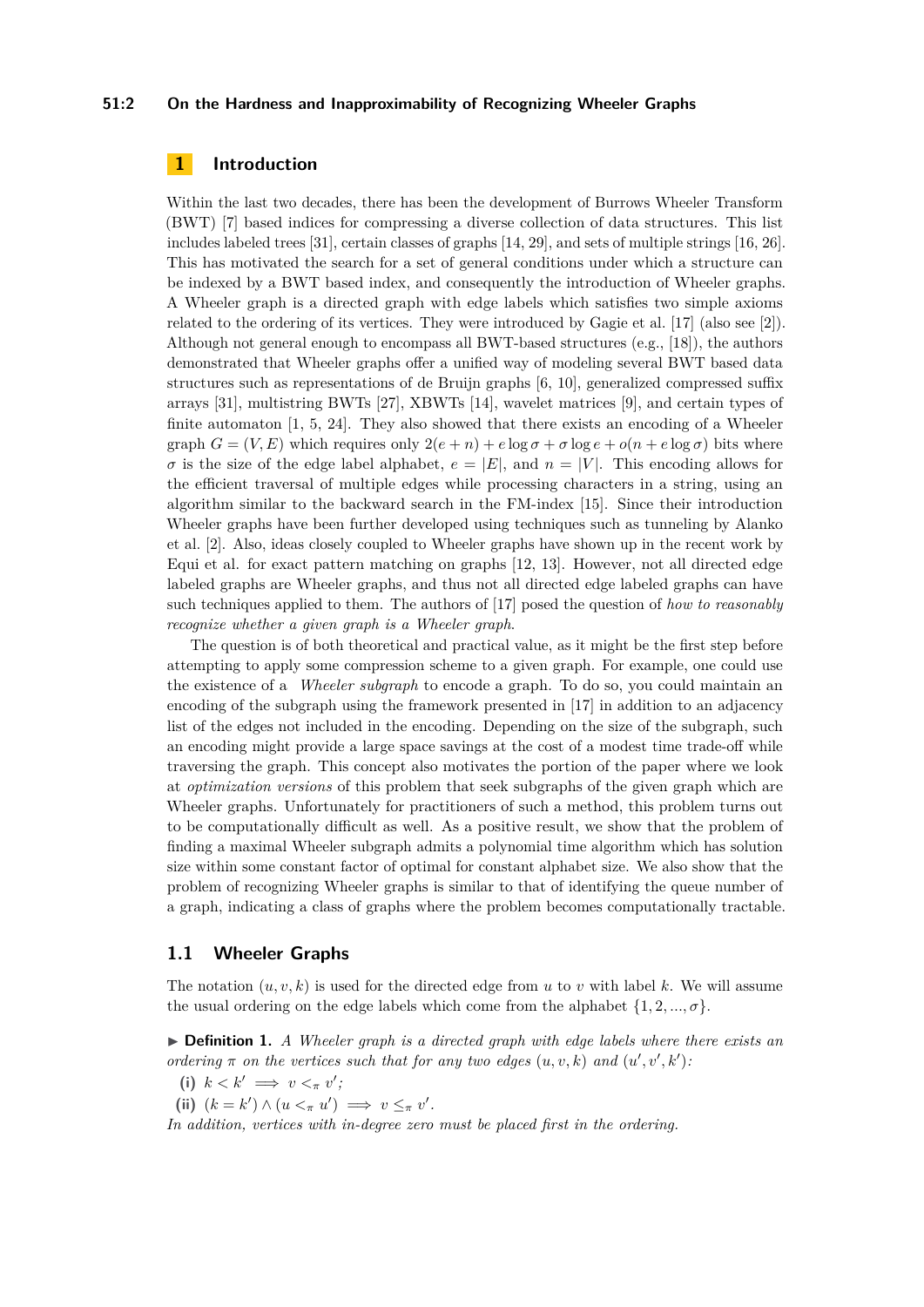#### **D. Gibney and S. V. Thankachan 51:3 51:3**

We consider an ordering of the vertices of the graph a *proper* ordering if it satisfies the axioms of the Wheeler graph definition. See Figure [1](#page-2-0) for an illustration. One critical property of Wheeler graphs is called *path coherence*. This property is characterized by the fact that if you start at any consecutive range of vertices under the proper ordering *π*, and traverse the graph following edge labels matching the characters in a string *P*, then when finished processing *P* the vertices ended on will form a consecutive range. This property is key to allowing the efficient traversal of multiple edges simultaneously, as well as achieving a compressed representation of the graph.



<span id="page-2-0"></span>**Figure 1** An example of a Wheeler graph with  $\sigma = 3$ . The ordering on the edge labels is:  $red (solid) < blue (long-dash) < green (short-dash).$ 

The following list of properties for a Wheeler graph can be deduced from Definition [1.](#page-1-0)

 $\triangleright$  **Property 1.** All edges inbound to a vertex *v* have the same edge label.

**Property 2.** In a proper ordering all vertices with same inbound edge label are ordered *consecutively.*

 $\triangleright$  **Property 3.** It is possible for a vertex to have multiple outbound edges with the same label. *It is also possible for a vertex to have more than σ inbound or outbound edges.*

**Property 4.** We call two edges  $(u, v, k)$  and  $(u', v', k)$  with the same label a rainbow if  $u < u'$  and  $v' < v$ . No rainbows can exist in a proper ordering (see Figure [2\)](#page-2-1).

**Property 5.** For  $\sigma = 1$ , ignoring self-loops, any proper ordering is also a topological *ordering. The vertices with self-loops must be placed last in the ordering otherwise a rainbow is created.*

# <span id="page-2-3"></span>**1.2 Problem Definitions**

The first question we wish to answer is given a directed graph with edge labels, does a proper ordering  $\pi$  exist? We define this problem formally as the following.

<span id="page-2-2"></span>**• Problem 1** (Wheeler Graph Recognition). *Given a directed edge labeled graph*  $G = (V, E)$ . *answer "YES" if G is a Wheeler graph and "NO" otherwise.*

<span id="page-2-1"></span>Although we do not demand it here, ideally, a solution to the above problem would also return a proper ordering.



**Figure 2** In a proper ordering all of the above configurations cannot occur.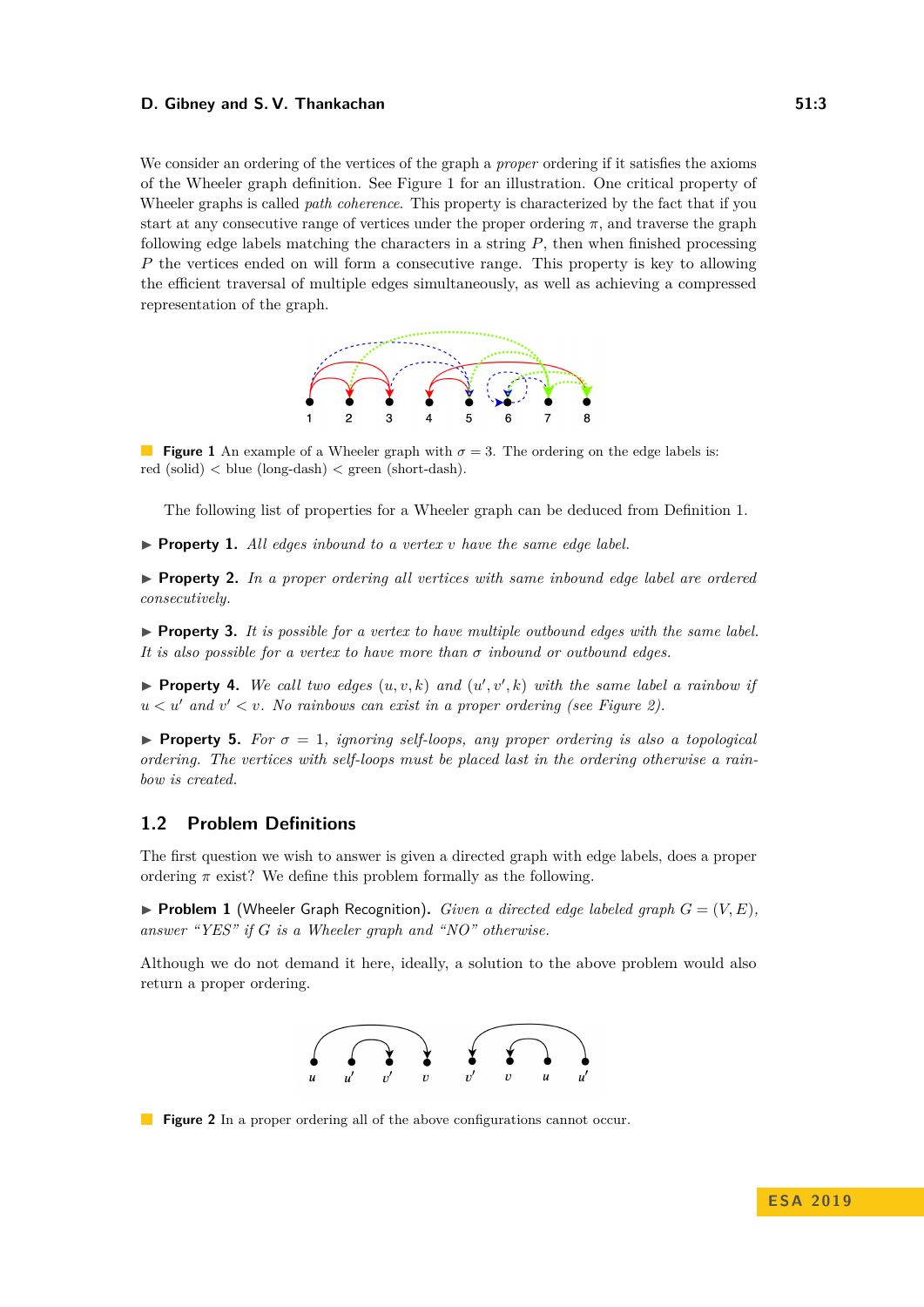#### **51:4 On the Hardness and Inapproximability of Recognizing Wheeler Graphs**

Motivated by the compression of general graphs (which are not necessarily Wheeler graphs), we next define two optimization versions of Problem [1](#page-2-2) where we seek to find Wheeler subgraphs.

**Problem 2** (Wheeler Graph Violation (WGV)). *Given a directed edge labeled graph*  $G = (V, E)$ *identify the smallest*  $E' \subseteq E$  *such that*  $G' = (V, E \setminus E')$  *is a Wheeler graph.* 

We also consider the dual of this problem.

**Problem 3** (Wheeler Subgraph (WS)). *Given a directed edge labeled graph*  $G = (V, E)$ *identify the largest*  $E'' \subseteq E$  *such that*  $G'' = (V, E'')$  *is a Wheeler graph.* 

### **1.3 Our Contribution**

- $\blacksquare$  In Section [2](#page-3-0) we show that the problem of recognizing whether a given graph is a Wheeler graph is NP-complete even for an edge alphabet of size  $\sigma = 2$ . The result holds even when the input is a directed acyclic graph (DAG) and when the number of edges leaving a vertex with the same label is at most five. In the full version of this paper [\[19\]](#page-14-11) we show that for  $\sigma = 1$  the recognition problem can be reduced to that of determining if a DAG has queue number one which can be solved in linear time [\[22\]](#page-14-12).
- $\blacksquare$  In Section [3](#page-7-0) we provide an exponential time algorithm which solves the recognition problem on a graph  $G = (V, E)$  in time  $2^{O(n + e \log \sigma)}$  where  $n = |V|$  and  $e = |E|$ . It uses the idea of enumerating through all possible encodings (of bounded size) of Wheeler graphs, and the fact that we can test whether there exists an isomorphism between two undirected graphs in sub-exponential time. This technique also gives us exact algorithms for the optimization problems presented in this paper which run in time  $2^{O(n+e \log \sigma)}$ .
- Section [4](#page-9-0) examines the optimization versions of this problem called Wheeler Graph  $\blacksquare$ Violation (WGV) and Wheeler Subgraph (WS). We show via a reduction of the Minimum Feedback Arc Set problem that the Wheeler Graph Violation problem is APX-hard, and assuming the Unique Games Conjecture, cannot be approximated within a constant factor. This holds even when the graph is a DAG. On the other hand, we show that the Wheeler Subgraph problem is in the complexity class APX for  $\sigma = O(1)$ . We do so by providing a poly-time algorithm whose solution size is  $\Omega(1/\sigma)$  times the optimal value.
- Using PQ-trees and ideas similar to those used in detecting if the queue number of a  $\equiv$ DAG is one, we demonstrate a class of graphs where Wheeler graph recognition can be done in linear time (see full version [\[19\]](#page-14-11)).

### <span id="page-3-0"></span>**2 NP-completeness of Wheeler Graph Recognition**

#### <span id="page-3-1"></span>**Findmergeright** The Wheeler Graph Recognition Problem is NP-complete for any  $\sigma > 2$ .

We first show a simple reduction from the Betweenness problem to Wheeler Graph Recognition. Although straightforward, it requires graphs with either  $O(n)$  sources or  $O(n)$  edges with the same label leaving a single vertex. In Section [2.3,](#page-5-0) by expanding on the techniques used in the first reduction we show that even if these quantities are limited to at most five the recognition problem remains NP-complete.

### **2.1 The Betweenness Problem**

The Betweenness Problem was established as NP-complete by Opatrný in 1979 [\[30\]](#page-15-4). Like our problem, it deals with finding a total ordering on a set of elements subject to some constraints. The input to the Betweenness problem is a list of distinct elements  $T = t_1, \ldots, t_n$  and a collection of  $k < n^3$  ordered triples of  $(t_1^1, t_2^1, t_3^1), (t_1^2, t_2^2, t_3^2), \ldots (t_1^k, t_2^k, t_3^k)$  where every element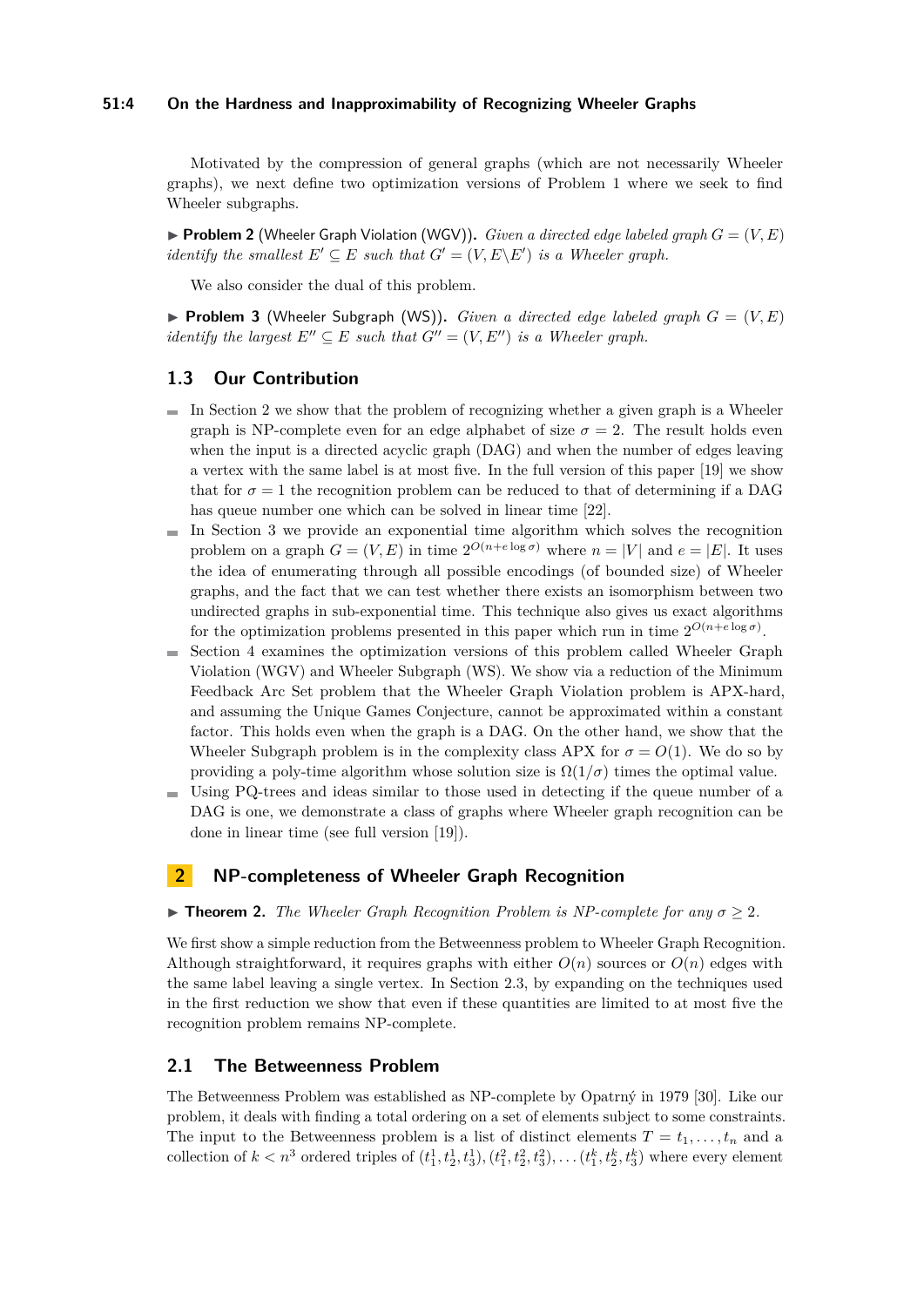#### **D. Gibney and S. V. Thankachan 51:5 51:5**

in a triple is in *T*. The list *T* should be placed into a total ordering with the property that for each of the given triples the middle item in the triple appears somewhere between the other two items. The items of each triple are not required to be consecutive in the total ordering. The decision problem is determining if such an ordering is possible.

As an example, consider the input  $T = 1, 2, 3, 4, 5, 6$  and the triples:  $(5, 2, 3), (1, 5, 2),$ (4*,* 5*,* 6), (4*,* 6*,* 2). A total ordering which satisfies the given triples is 1*,* 4*,* 5*,* 6*,* 2*,* 3. An ordering which does not satisfy the given triples is  $1, 2, 3, 4, 5, 6$  since it violates the triples  $(5, 2, 3)$ , (1*,* 5*,* 2), and (4*,* 6*,* 2).

# **2.2 Reduction from Betweenness to Wheeler Graph Recognition**



**Figure 3** An example of the reduction with input list  $1,2,3,4,5,6$  and triples  $(5,2,3), (1,5,2), (4,5,6)$ .

Suppose we are given as input to the Betweenness Problem the list  $t_1, t_2, \ldots, t_n$  and triples  $(t_1^1, t_2^1, t_3^1), (t_1^2, t_2^2, t_3^2), \ldots, (t_1^k, t_2^k, t_3^k)$ . We construct a DAG of size  $O(nk)$  as follows:

- Create a source vertex  $v_0$  and vertices  $v_i^j$  for  $1 \le i \le n$  and  $1 \le j \le k$ .  $\blacksquare$
- For each triple  $(t_1^j, t_2^j, t_3^j)$  create a vertex for each element of the triple, we call them  $w_1^j$ ,  $\overline{\phantom{a}}$  $w_2^j$ , and  $w_3^j$  respectively.
- Create the edges  $(v_0, v_i^1, 1)$  and edges  $(v_i^j, v_i^{j+1}, 1)$  for  $1 \le i \le n, 1 \le j \le k 1$ .
- Create the following edges:
	- $(v_i^j, w_1^j, 2)$  if  $t_i = t_1^j$
	- $(v_i^j, w_2^j, 2)$  if  $t_i = t_2^j$
	- $(v_i^j, w_3^j, 2)$  if  $t_i = t_3^j$
	- $(v_i^j, w_2^j, 2)$  if  $t_i = t_1^j$
	- $(v_i^j, w_2^j, 2)$  if  $t_i = t_3^j$

<span id="page-4-0"></span> $\blacktriangleright$  **Lemma 3.** An instance of the Betweenness problem has an ordering satisfying all of the *constraints iff the graph constructed as above is a Wheeler graph.*

**Proof Sketch.** The intuition is that the vertices with inbound edge label 1 represent the permutation of the elements in *T*. The edges labeled 1 force the permutation to be duplicated *k* times, once for each constraint. The vertices with the inbound edge label 2 represent the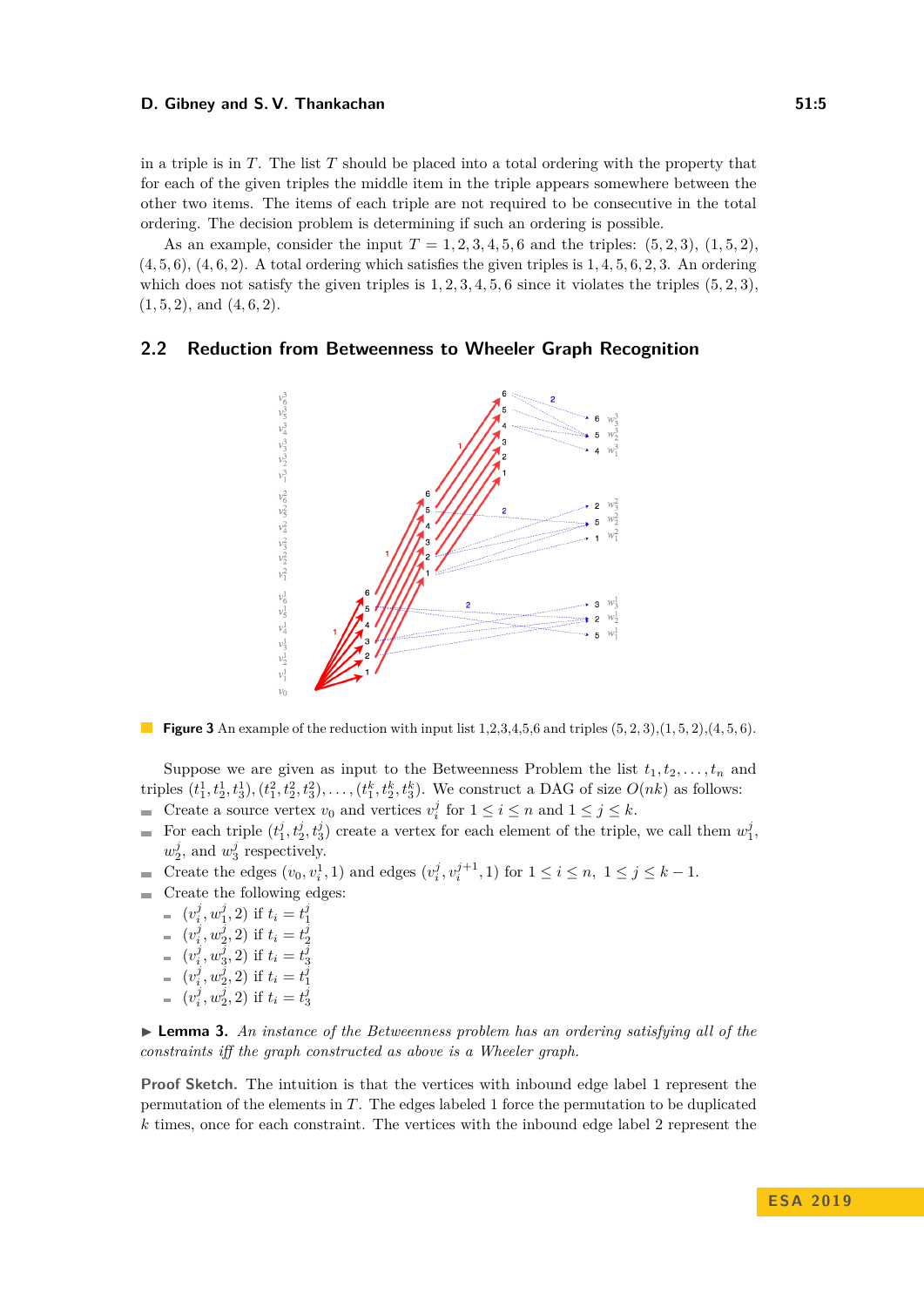#### **51:6 On the Hardness and Inapproximability of Recognizing Wheeler Graphs**

elements in each triple. The edges with label 2 enforce that the only valid orderings of the vertices representing elements in *T* are orderings that satisfy the Betweenness constraints. This is enforced by having no edges labeled 2 which are crossing in the figure. The detailed proof can be found in the full version of this paper [\[19\]](#page-14-11).

Theorem [2](#page-3-1) follows from Lemma [3.](#page-4-0) The fact that being a Wheeler graph implies (arched) level planarity with respect to each edge label is the key to the reduction.

The Wheeler graph recognition problem can be solved in linear time for an alphabet of size one. This follows from relating the notion of queue number to Wheeler graphs, and previous results which give a linear time algorithm for finding a one-queue DAG [\[21,](#page-14-13) [22,](#page-14-12) [23\]](#page-14-14). This also gives an upper bound on the number of edges which can be in a Wheeler graph [\[11\]](#page-14-15). The proof can be found in the full version of this paper [\[19\]](#page-14-11).

► **Theorem 4.** *The Wheeler graph recognition problem can be solved in linear time for an edge alphabet of size*  $\sigma = 1$ *.* 

<span id="page-5-3"></span>**Find 5.** For  $\sigma = 1$ , the number of edges in a Wheeler graph is  $O(n)$ .

# <span id="page-5-0"></span>**2.3 NP-completeness of Wheeler Graph Recognition on** *d***-NFA's**

Now we restrict the number of edges with the same label that can leave a single vertex. We adopt the terminology used by Alanko, Policriti and Prezza and consider the problem of recognizing whether a *d*-NFA is also a Wheeler graph [\[3\]](#page-13-5). A *d*-NFA is defined as follows:

 $\triangleright$  **Definition 6.** *A d*-NFA *G* is an NFA where the number of edges with the same character *leaving a vertex is at most d. We refer to the value d as the non-determinism of G.*

We emphasize that here an NFA contains a single start state, from which we assume each vertex is reachable. The results in this section are in contrast to the recent work of Alanko, Policriti and Prezza who showed that it can be recognized in polynomial time whether a 2-NFA is a Wheeler graph [\[3\]](#page-13-5). Their result coupled with the observation that the reduction in Section [2](#page-3-0) requires a  $n^{\Theta(1)}$ -NFA suggests an interesting question about what role nondeterminism plays in the tractability of Wheeler graph recognition. To this end, we prove Theorem [7.](#page-5-1)

<span id="page-5-1"></span>▶ **Theorem 7.** *The Wheeler Graph Recognition Problem is NP-complete for d-NFA's,*  $d \geq 5$ *.* 

The strategy of the proof is to reduce the NP-complete problem 4-NAESAT to Wheeler Graph Recognition. In 4-NAESAT each clause is of length 4, and an expression is satisfiable iff there exists a truth assignment such that each clause contains both a true literal and a false literal. We start with 4-NAESAT, rather than 3-NAESAT, to obtain a 3-NAESAT instance with the special property highlighted by Lemma [8.](#page-5-2)

<span id="page-5-2"></span>**Lemma 8.** An instance  $\phi$  of  $\frac{1}{4}$ -NAESAT can be reduced in poly-time to an instance  $\phi'$  of  $3\text{-}NAESAT$  where a variable occurring in the middle of a clause appears at most twice in  $\phi'$ .

**Proof.** Convert the 4-NAESAT instance  $\phi$  to a 3-NAESAT instance  $\phi'$  by converting each clause  $(a_k, b_k, c_k, d_k)$  into the clauses  $(a_k, w_k, b_k)$  and  $(c_k, \overline{w_k}, d_k)$ . Both clauses have a satisfying not-all-equal assignment iff it is not the case that  $a_k = b_k = c_k = d_k$ . We note that the variable used in the middle of the clauses,  $w_k$ , is used only twice in  $\phi'$  $\mathcal{L}$   $\mathcal{L}$ 

For convenience, we define a case of 3-NAESAT where each variable occuring in the middle occurs at most twice, we call this 3-NAESAT<sup>∗</sup> . We next describe the construction of a one source DAG from an instance of 3-NAESAT<sup>∗</sup> .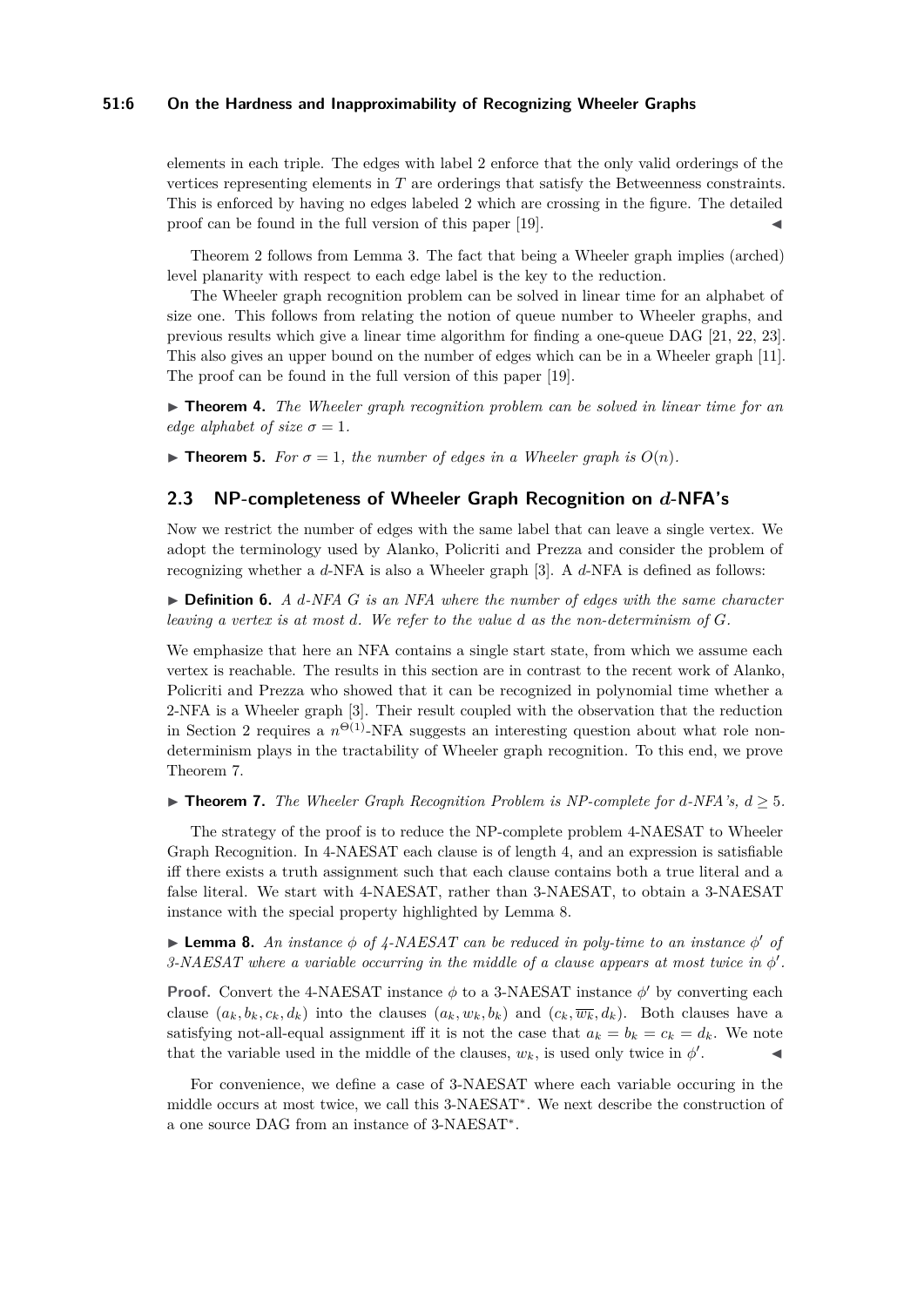#### <span id="page-6-0"></span>**D. Gibney and S. V. Thankachan 51:7** 51:7



**Figure 4** Vertex  $Z_1$  and  $Z_2$  could be for clauses  $(x_1, x_2, x_3)$ ,  $(x_2, \overline{x_3}, x_4)$ . Each "betweenness" constraint adds a layer.  $(x_4, X, \overline{x_4})$  constraint shown.

Suppose we are given an instance  $\phi$  of 3-NAESAT<sup>\*</sup> with variables  $x_1, x_2, \ldots, x_n$  and the clauses  $(a_k, b_k, c_k)$  where we assume  $a_k, b_k, c_k$  can represent either a Boolean variable or its negation. We create a single source DAG *G* based on *φ*. The first step creates a *menorah like* structure which allows for the vertices representing  $x_i$  and  $\overline{x_i}$  to swap places in *G*, but otherwise fixes the positions of the vertices. We begin by adding the vertices which represent our variables,  $x_1, \ldots, x_n, X, \overline{x_1}, \ldots, \overline{x_n}$ ; (the role of *X* will become clear). Next, we add the structure to constrain their possible positions.

Add to *G* the vertices:

$$
= s_1^0 \ldots, s_n^0;
$$

• For 
$$
1 \leq i \leq n-1
$$
,  $1 \leq j \leq n-i$ :  $s_i^j$  and  $s_i^j$ ;

Add to *G* the red edges:

- $(s_1^0, s_2^0, 1), \ldots (s_n^0, X, 1);$
- For  $1 \leq i \leq n-1$ ,  $2 \leq j \leq n-i$ :  $(s_i^{j-1}, s_i^j, 1)$  and  $(s_i^{j-1}, s_i^j, 1)$ ;
- For  $1 \leq i \leq n-1$ :  $(s_i^0, s_i^1, 1)$  and  $(s_i^0, s_i^1, 1)$ ;
- For  $1 \leq i \leq n$ :  $(s_i^{n-i}, x_i, 1)$  and  $(s_i^{n-i}, \overline{x_i}, 1)$ ;

For clause *k*, denoted  $(a_k, b_k, c_k)$ , we add a vertex  $Z_k$ . Suppose the middle variable of the clause,  $b_k$ , is  $x_h$  (positive or negated), then we add the vertices  $z_k^j$  for  $1 \leq j \leq n - h$ , and red edges  $(s_h^0, z_k^1, 1), (z_k^1, z_k^2, 1) \ldots (z_k^{n-h}, Z_k, 1).$ 

Now we wish add a set of *betweenness* type constraints on any proper ordering given of the vertices  $\mathcal{L}^0 = \{x_1, \ldots, X, \overline{x_n} \ldots \overline{x_1}, Z_1, Z_2, \ldots\}$ . Given a constraint  $(y_1, y_2, y_3)$  we insist  $y_2$  be between  $y_1$  and  $y_3$  in the ordering. This can be enforced by adding a layer of new vertices  $\mathcal{L}^1 = \{x_1^1, \ldots, X^1, \overline{x_n^1} \ldots \overline{x_1^1}, Z_1^1, Z_2^1, \ldots\}$  with red edges labeled 1 from vertices in layer  $\mathcal{L}^0$ to their corresponding vertices in  $\mathcal{L}^1$ . We use the same gadget that was used in Section [2.](#page-3-0) Consider adding a betweenness on the vertices  $y_1$ ,  $y_2$ ,  $y_3$  in  $\mathcal{L}^0$ . Add the vertices  $w_1^1$ ,  $w_2^1$ , and  $w_3^1$  and the blue edges  $(y_1^1, w_1^1, 2)$ ,  $(y_2^1, w_2^1, 2)$ ,  $(y_3^1, w_3^1, 2)$ ,  $(y_1^1, w_2^1, 2)$  and  $(y_3^1, w_2^1, 2)$ . Additional betweenness constraints can be similarly enforced by adding a new layer on top of  $\mathcal{L}^1$  with a new gadget. Add the betweenness constraints  $(x_i, X, \overline{x_i})$  for  $1 \leq i \leq n$  fixing X, and betweenness constraints  $(a_k, Z_k, b_k)$  and  $(c_k, X, Z_k)$  for every clause  $(a_k, b_k, c_k)$ .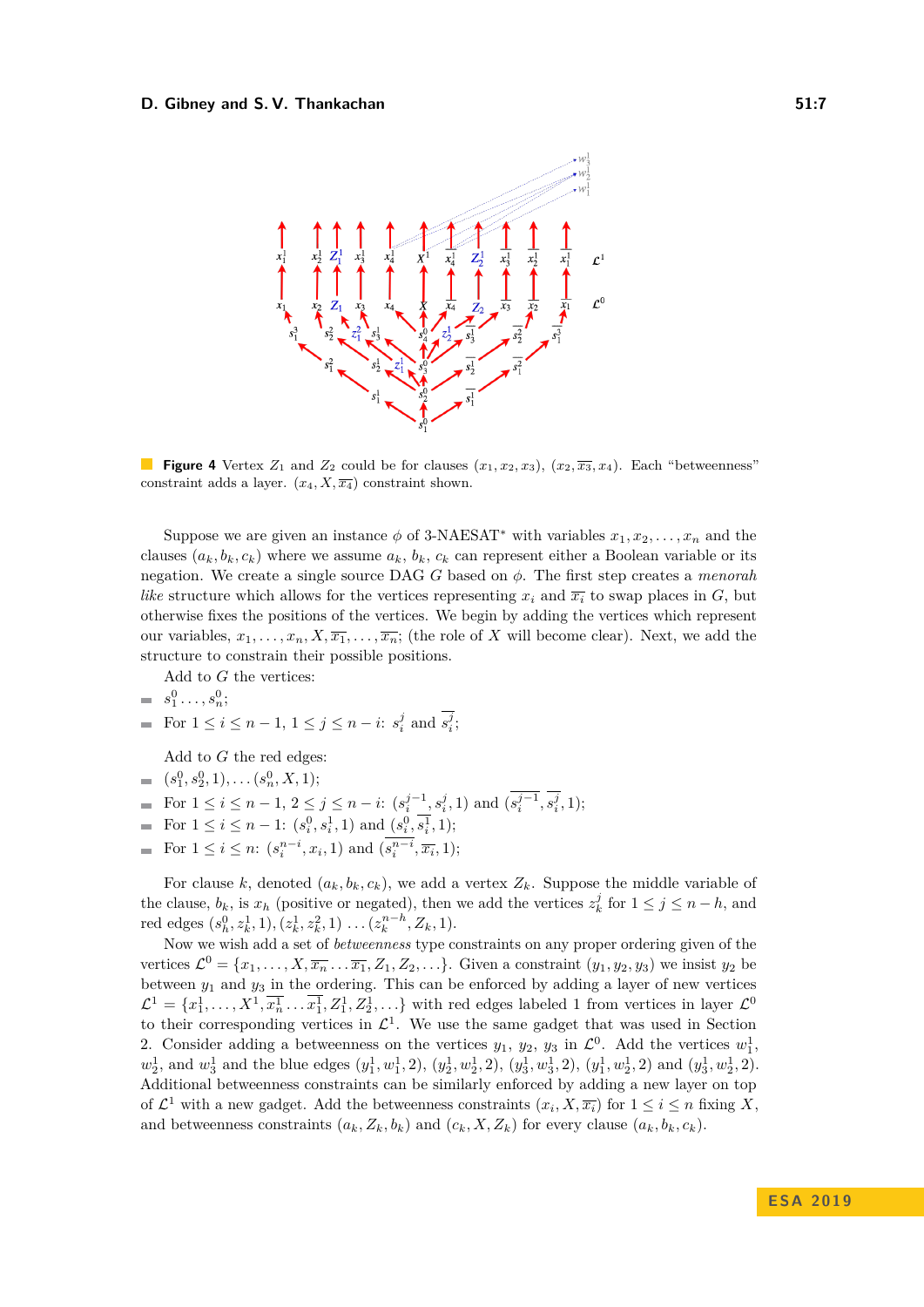#### **51:8 On the Hardness and Inapproximability of Recognizing Wheeler Graphs**

<span id="page-7-1"></span>**Table 1** Possible relative orderings of  $a_k, b_k, c_k, Z_k, X$  subject to  $(a_k, Z_k, b_k)$  and  $(c_k, X, Z_k)$ .

| I OSSIDIC OTGETINGS ( $u_k$ has variable $x_i$ and $c_k$ has variable $x_h$ ) |                                                                 |  |  |
|-------------------------------------------------------------------------------|-----------------------------------------------------------------|--|--|
| j < h                                                                         | h < i                                                           |  |  |
| $c_k \ldots X \ldots b_k, Z_k \ldots a_k$                                     | $c_k \ldots X \ldots b_k, Z_k \ldots a_k$                       |  |  |
| $b_k, Z_k, \ldots X, \ldots c_k, \ldots a_k$                                  | $b_k, Z_k, \ldots X, \ldots a_k, \ldots c_k$                    |  |  |
| $a_k \ldots \overline{b_k}, Z_k \ldots X \ldots b_k \ldots c_k$               | $a_k \ldots \overline{b_k}, Z_k \ldots X \ldots b_k \ldots c_k$ |  |  |
| $c_k \ldots b_k \ldots X \ldots \overline{b_k}, Z_k \ldots a_k$               | $c_k \ldots b_k \ldots X \ldots \overline{b_k}, Z_k \ldots a_k$ |  |  |
| $a_k \ldots c_k \ldots X \ldots Z_k, b_k$                                     | $c_k \ldots a_k \ldots X \ldots Z_k, b_k$                       |  |  |
| $a_k \ldots Z_k, b_k \ldots X \ldots c_k$                                     | $a_k \ldots Z_k, b_k \ldots X \ldots c_k$                       |  |  |
|                                                                               |                                                                 |  |  |

Possible Orderings  $(a_k)$  has variable  $x_i$  and  $c_k$  has variable  $x_k$ )

<span id="page-7-2"></span>**Table 2** Orderings implied by all-equal assignment are not possible while satisfying constraints.

|                                                    | (1000) T Ossible Orderlings ( $u_k$ has variable $x_j$ and $c_k$ has variable $x_h$ ) |
|----------------------------------------------------|---------------------------------------------------------------------------------------|
| $a_k b_k c_k$ $i < h$                              | h < i                                                                                 |
| $TTT \mid a_k \ldots b_k \ldots c_k \ldots X \mid$ | $c_k \ldots b_k \ldots a_k \ldots X$                                                  |
| $FFF \mid X \ldots c_k \ldots b_k \ldots a_k \mid$ | $X \ldots a_k \ldots b_k \ldots c_k$                                                  |

(**Not**) Possible Orderings (*a<sup>k</sup>* has variable *x<sup>j</sup>* and *c<sup>k</sup>* has variable *xh*)

Before proving the correctness of the reduction, we make the observation that because any variable occurring in the middle of a clause occurs as most **twice** in the whole expression, the maximum number of edges leaving a vertex  $s_i^0$  is bounded by  $3 + 2 = 5$ . All of the other vertices have at most three edges with the same label leaving them.

I **Lemma 9.** *The leveled graph G constructed as above from an instance φ* <sup>0</sup> *of 3-NAESAT*<sup>∗</sup> *is a Wheeler graph iff*  $\phi'$  *is satisfiable.* 

**Proof.** Given a truth assignment that satisfies the 3-NAESAT<sup>\*</sup> instance  $\phi'$ , put the vertices in  $\mathcal{L}^0$  whose variables are assigned the value *T* on the left side of *X* in Figure [4,](#page-6-0) and the vertices whose variables are assigned *F* on the right side of *X*. For example, if  $x_1 = T, x_2 = F$ , the two left-most vertex on level  $\mathcal{L}^0$  would be  $x_1$  followed by  $\overline{x_2}$ . Now, for clause  $(a_k, b_k, c_k)$ we have the possible not-all-equal truth assignments and relative orderings of  $\mathcal{L}^0$  which satisfy the Wheeler graph axioms in Table [1.](#page-7-1) This shows that a Wheeler graph ordering of the vertices is possible by placing  $Z_k$ 's correctly given the truth assignment.

In the other direction, if *G* is a Wheeler graph then the ordering of the menorah structure is fixed with the exception of  $z_i^j$  vertices and the ordering duplicated across layers  $\mathcal{L}^0, \mathcal{L}^1, \ldots$ We will show the ordering given to  $\mathcal{L}^0$  must have every clause getting a not-all-equal assignment. Suppose to the contrary that  $\mathcal{L}^0$  was given an ordering where either  $a_k, b_k, c_k$ are all on the left(true) or the right side(false) of *X*. Then we have the options in Table [2.](#page-7-2)

In all cases listed in Table [2,](#page-7-2) placing  $Z_k$  between  $a_k$  and  $b_k$  violates the constraint  $(c_k, X, Z_k)$ , implying we violate a Wheeler graph constraint as well, a contradiction. Hence, if *G* is a Wheeler graph, a valid ordering for  $\mathcal{L}^0$  implies a valid truth assignment for  $\phi'$ .

This leaves open the complexity of the recognition problem for 3-NFA's and 4-NFA's.

# <span id="page-7-0"></span>**3 An Exponential Time Algorithm**

We can apply the encoding introduced by Gagie et al. [\[17\]](#page-14-3) to develop exponential time algorithms to solve all of the problems presented in this paper. The idea is to enumerate over all possible encodings of Wheeler graphs with the proper number of vertices, edges, and labels, checking whether the encoding is isomorphic with the given graph. This idea exploits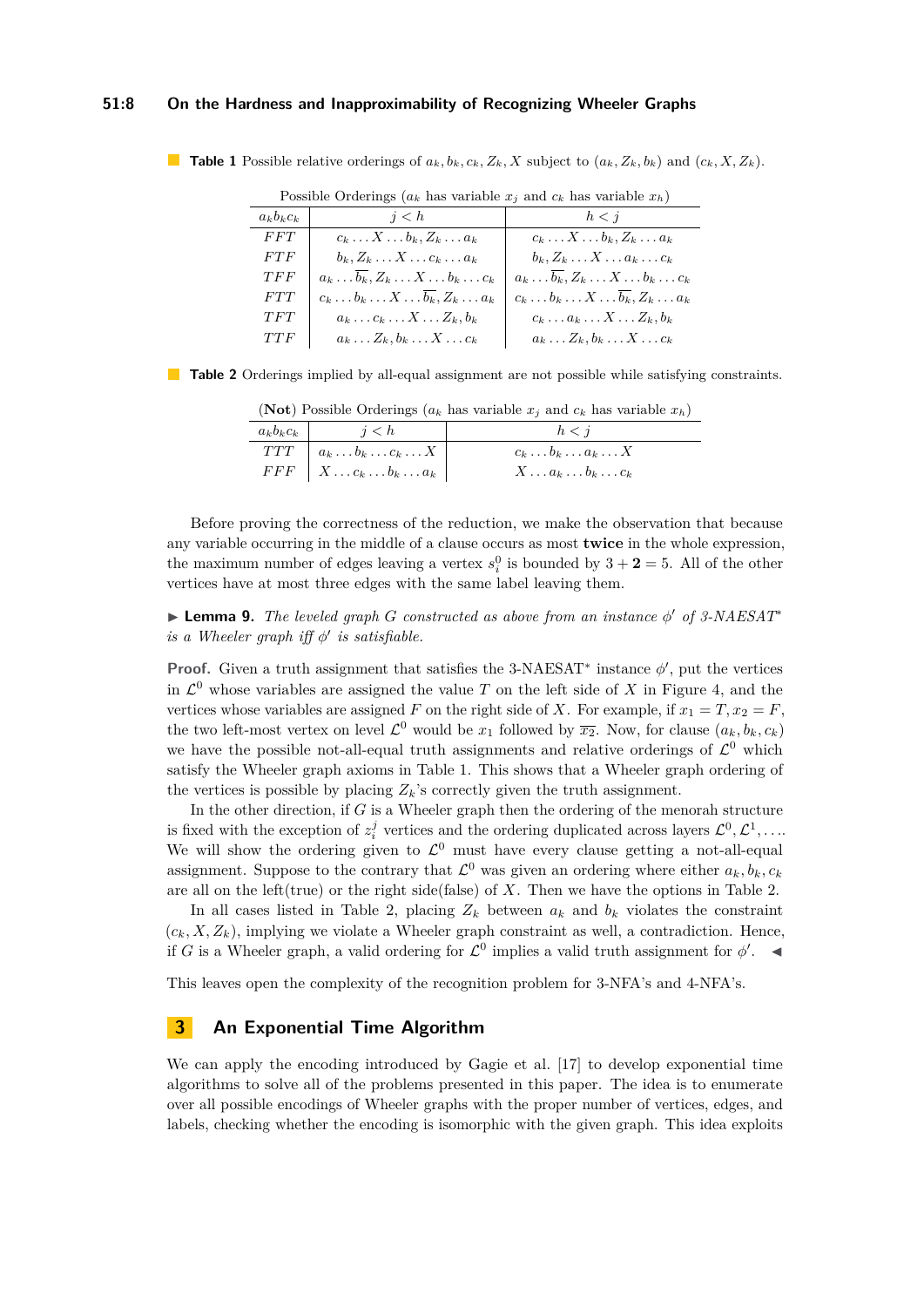#### **D. Gibney and S. V. Thankachan 51:9** 51:9

the fact that having such a space efficient encoding also implies have a limited search space of Wheeler graphs. The graph isomorphism can be checked efficiently enough to maintain the desired time complexity. The results are summarized in the following two theorems.

<span id="page-8-0"></span>**Findment 10.** Recognizing whether  $G = (V, E)$  is a Wheeler graph can be done in time  $2^{e \log \sigma + O(n+e)}$ , where  $n = |V|$ ,  $e = |E|$ , and  $\sigma$  is the size of the edge label alphabet.

Before describing the algorithm that proves Theorem [10](#page-8-0) we need to describe the encoding of a Wheeler graph given in [\[17\]](#page-14-3). A Wheeler graph can be completely specified by three bit vectors. Two bit vectors *I* and *O* both of length  $e + n$  and a bit vector *L* of length *e* log  $\sigma$ . We assume that the vertices of the Wheeler graph *G* are listed in a proper ordering  $x_1 <_{\pi} x_2 <_{\pi} \ldots <_{\pi} x_n$ . The array *I* is of the form  $0^{\ell_1} 10^{\ell_2} 1 \ldots 0^{\ell_n} 1$  and *O* is of the form  $0^{k_1}10^{k_2}1...0^{k_n}1$ . Here  $\ell_i$  is the out-degree of  $x_i$  whereas  $k_i$  is the in-degree of  $x_i$ . The array *L* indicates which of the *e* character symbols are assigned to each edge. Specifically, the *i th* character in L gives us the label of the edge corresponding to the  $i^{th}$  zero in O. In [\[17\]](#page-14-3) an additional *C* array is added, and these arrays are equipped with additional rank and select structures to allow for efficient traversal as is done in the FM-index [\[15\]](#page-14-8). For our purposes, however, the arrays *O*, *I*, and *L* are adequate.

The outline of the algorithm is given below as Algorithm [1.](#page-8-1) It essentially enumerates all bit vectors of a given length, checks whether or not the bit vector encodes a valid Wheeler graph, and if so then checks whether the encoding matches our given graph *G*. Let *S* represent the set of all possible encodings we wish to check. Note that  $|S| \leq 2^{2(e+n)+e \log \sigma}$ .

<span id="page-8-1"></span>**Algorithm 1** IdentifyWheelerGraph(*G*).

| for all $(O, I, L) \in S$ do                           |  |  |
|--------------------------------------------------------|--|--|
| if $(O, I, L)$ defines a valid wheeler graph $G'$ then |  |  |
| convert G to undirected graph $\alpha(G)$              |  |  |
| convert G' to undirected graph $\alpha(G')$            |  |  |
| if $\alpha(G)$ and $\alpha(G')$ are isomorphic then    |  |  |
| return "Wheeler Graph"                                 |  |  |
| end if                                                 |  |  |
| end if                                                 |  |  |
| end for                                                |  |  |
| return "Not a Wheeler Graph"                           |  |  |

The Wheeler graph corresponding to the encoding can be extracted by working from right to left reading the array *I*. For each zero in *I*, we know which symbol should be on the inbound edge going into the corresponding vertex. We only need to decide where the edge's tail was. Let  $k$  be the edge label and  $j$  be the index of the label  $k$  in  $L$  which is furthest to the right in *L* and yet to be used. If no such *j* exists we reject the encoding. When assigning the tail for an edge, take as the tail the vertex  $x_i$  where  $i = rank_1(O, select_0(O, j))$ . We call the graph constructed in this way  $G'$ .

We now wish to check whether  $G'$  and  $G$  are the same graphs only with a reordering of the vertices, that is,  $G'$  is the result of applying an isomorphism to  $G$ . Unlike the typical isomorphism for labeled graphs, where a bijection between the symbols on the edge alphabet is all that is required, here we wish for the adjacency and the label on the edge to be preserved in the mapping between  $G$  and  $G'$ . Specifically, we wish to know if there exists a bijective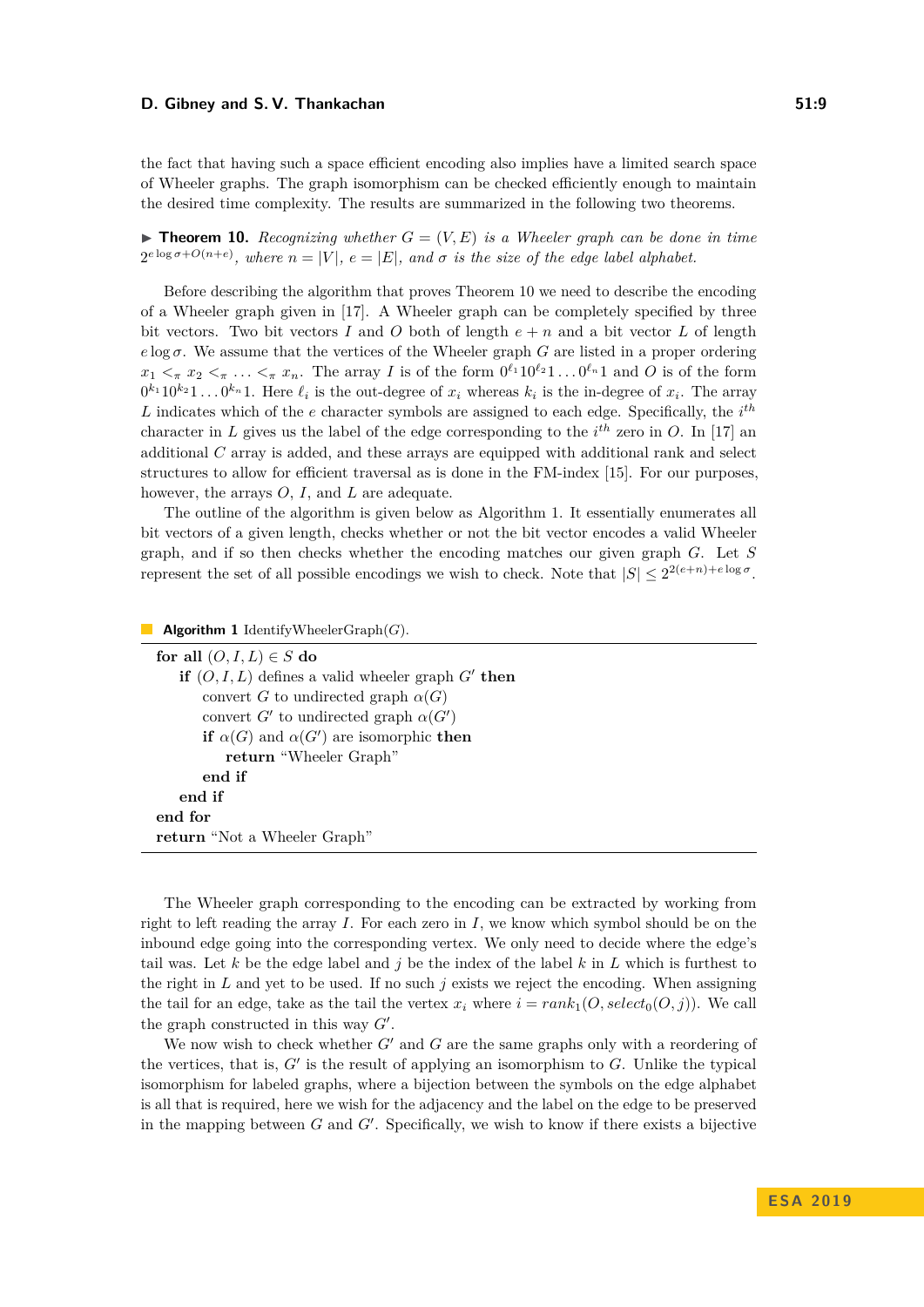#### **51:10 On the Hardness and Inapproximability of Recognizing Wheeler Graphs**

function  $f: V(G) \to V(G')$ , such that if  $u, v \in V(G)$  are adjacent via an edge  $(u, v, k)$  with label *k* in *G*, then  $f(u)$  and  $f(v)$  are also adjacent via an edge  $(f(u), f(v), k)$  with label *k* in G'. Using ideas similar to those presented by Miller in [\[28\]](#page-15-5), this problem can be reduced in polynomial time to checking whether two undirected graphs are isomorphic.

▶ Lemma 11. *Checking whether the direct edge labeled graph G' is edge label preserving isomorphic to G can be reduced in polynomial time to checking if two undirected graphs are isomorphic.*

**Proof.** See full version [\[19\]](#page-14-11).

The final step in this algorithm is to check whether  $\alpha(G)$  and  $\alpha(G')$  are isomorphic. Using well established techniques this can be done in time  $2^{\sqrt{n'}+O(1)}$  where *n'* is the number of vertices in  $\alpha(G)$  [\[4\]](#page-13-6). The total time complexity of Algorithm [1](#page-8-1) is the number of bit strings tested, multiplied by the time it takes to (1) validate whether the bit string encodes a Wheeler graph *G*<sup> $\prime$ </sup> and decode it, (2) convert *G* and *G*<sup> $\prime$ </sup> to undirected graphs  $\alpha(G)$  and  $\alpha(G')$ , and (3) test whether  $\alpha(G)$  and  $\alpha(G')$  are isomorphic. This yields an overall time complexity of  $|S|n^{O(1)}2\sqrt{n+2e(\sigma+1)+O(1)}$ , i.e.,  $2^{e \log \sigma+O(n+e)}$  for Algorithm [1.](#page-8-1)

# <span id="page-9-0"></span>**4 Optimization Variants to Wheeler Graph Recognition**

# **4.1 The Wheeler Graph Violation Problem is APX-hard**

In this section, we show that obtaining an approximate solution to the WGV problem that comes within a constant factor of the optimal solution is NP-hard. We do this through a reduction that shows that WGV is at least as hard as solving the Minimum Feedback Arc Set problem (FAS). FAS in its original formulation is phrased in terms of a directed graph where the objective is to find the minimum number of edges which need to be removed in order to make the directed graph a DAG. A slightly different formulation proves more useful for us. Letting  $F_{\pi} = \{(v_i, v_j) \in E \mid \pi(v_i) > \pi(v_j)\}\$  we have the following:

**Example 12** (Younger [\[32\]](#page-15-6)). *Determining a minimum feedback arc set for*  $G = (V, E)$  *is equivalent to finding an ordering*  $\pi$  *on*  $V$  *for which*  $|F_{\pi}|$  *is minimized.* 

From this, we can present the equivalent formulation of FAS.

 $\triangleright$  **Definition 13** (Minimum Feedback Arc Set (FAS)). The input is a list  $T = t_1 t_2 \ldots t_n$  of *n numbers and a set of k inequalities of the form*  $t_i < t_j$ . This task is to compute an ordering *π on T so that the number of inequalities violated in minimized.*

Interestingly, we could not have used FAS for proving that the Wheeler graph recognition problem is NP-complete, as FAS is fixed-parameter tractable in terms of the size of the feedback arc set [\[8\]](#page-14-16). Indeed, setting the size of the feedback arc-set to zero is equivalent to checking if the given graph is a DAG and the problem becomes solvable in polynomial time.

On the other hand, it has been shown that FAS is APX-hard, meaning that every problem in APX is reducible to it [\[25\]](#page-14-17). It also implies, assuming  $NP \neq P$ , that there is a constant  $C \geq 1$  such that there is no polynomial time algorithm which provides a *C*-approximation. The reduction provided in this section implies:

<span id="page-9-1"></span>▶ **Theorem 14.** *The WGV problem is APX-hard.*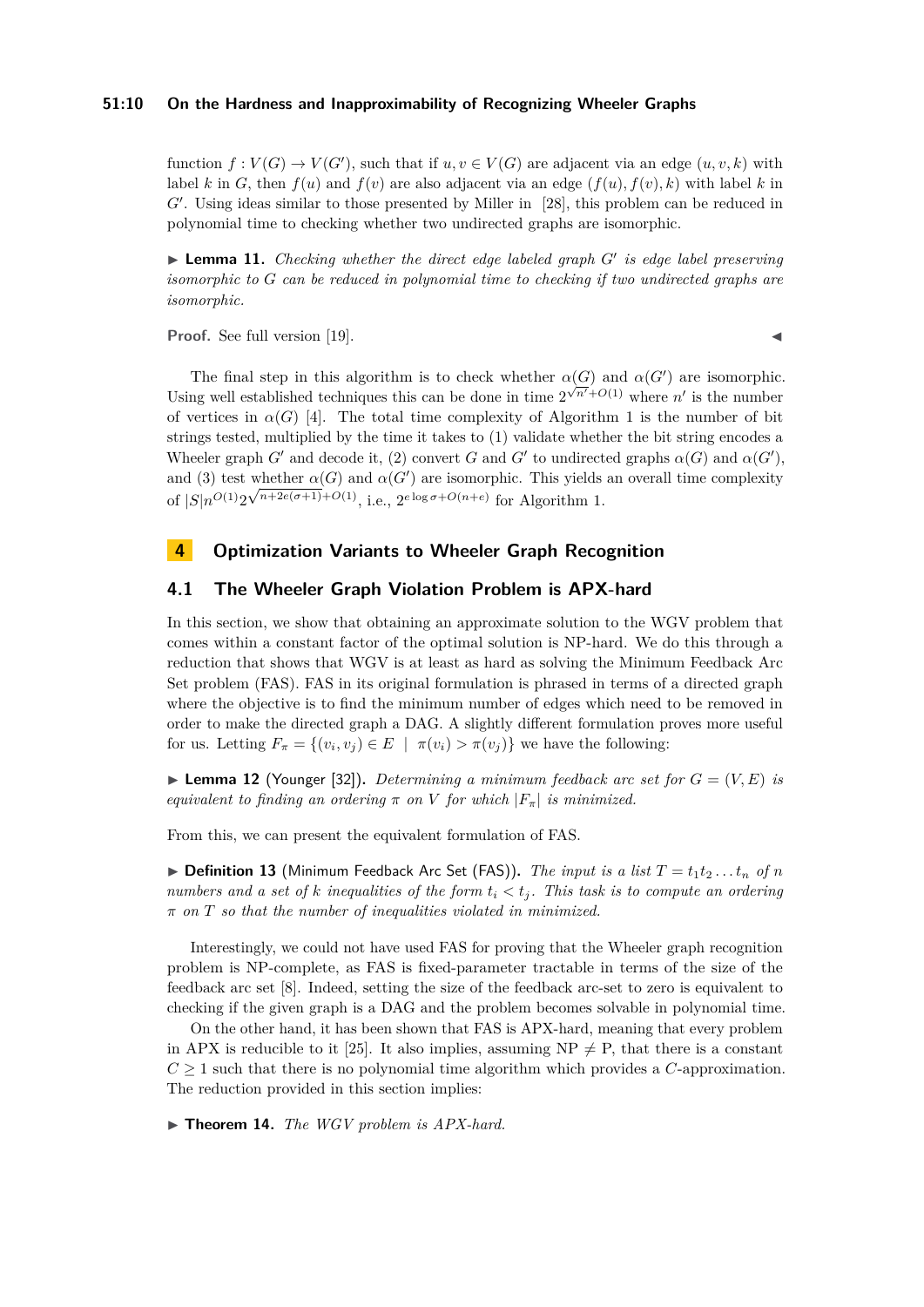#### <span id="page-10-1"></span>**D. Gibney and S. V. Thankachan 51:11 51:11**



**Figure 5** A bold edge in Figure [6](#page-11-0) is actually  $k + 1$  subdivided edges.

In addition, Guruswami et al. demonstrated that assuming the Unique Games Conjecture holds, and NP  $\neq$  P, there is no constant  $C \geq 1$  such that a polynomial-time algorithm's approximate solution to FAS is always a factor *C* from the optimal solution. We state this as a lemma.

<span id="page-10-0"></span>▶ Lemma 15 (Guruswami et al. [\[20\]](#page-14-18)). *Conditioned on the Unique Games Conjecture, for every*  $C \geq 1$ *, it is NP-hard to find a C-approximation to FAS.* 

An approximation preserving reduction from FAS to WGV combined with Lemma [15](#page-10-0) proves the other main result of this section:

<span id="page-10-3"></span> $\triangleright$  **Theorem 16.** *Conditioned on the Unique Games conjecture, for every constant*  $C > 1$ , *it is NP-hard to find a C-approximation to WGV.*

# **4.2 The Reduction of FAS to WGV**

Let  $T = t_1, t_2, \ldots, t_n$  and inequalities  $t_1^1 < t_2^1, t_1^2 < t_2^2, \ldots, t_1^k < t_2^k$  be the input to FAS.

We define a heavy edge between the vertices *u* and *v* with label  $\ell$  as  $k + 1$  subdivided edges between *u* and *v* each with label  $\ell$ . That is, a heavy edge between *u* and *v* with label  $\ell$ consists of the edges  $(u, w_i, \ell)$  and  $(w_i, v, \ell)$  for  $1 \le i \le k + 1$ . See Figure [5](#page-10-1) for an illustration. Use the following steps to create a graph (which is a DAG):

- Create a vertex  $v_0$  and vertices  $v_i^j$  for  $1 \le i \le n+1$  and  $1 \le j \le k$ .  $\blacksquare$
- For each inequality  $t_1^j < t_2^j$  create a vertex for both  $t_1^j$  and  $t_2^j$ , labeled  $w_1^j$  and  $w_2^j$ ,  $\overline{\phantom{0}}$ respectively.
- Create heavy edges  $(v_0, v_i^1, 1)$  for  $1 \leq i \leq n+1$  and heavy edges  $(v_i^j, v_i^{j+1}, 1)$  for  $1 \leq i \leq n+1, \ 1 \leq j \leq k-1.$
- Create heavy edges  $(v_0, w_1^1, 2)$ , and heavy edges  $(v_{n+1}^j, w_2^j, 2)$  and  $(v_{n+1}^j, w_1^{j+1}, 2)$  for 1 ≤ *j* ≤ *k* − 1, and heavy edge  $(v_{n+1}^k, w_2^k, 2)$ .
- Add the regular (not heavy) edges  $(v_i^j, w_1^j, 2)$  if  $t_i = t_1^j$ , and  $(v_i^j, w_2^j, 2)$  if  $t_i = t_2^j$  for  $1 \leq i \leq n, 1 \leq j \leq k.$

An example of the reduction is given in Figure [6.](#page-11-0) The intuition is that the vertices with an inbound heavy edge labeled 1 represent the permutation of the elements in *T*. The heavy edges labeled 1 force the permutation to be duplicated *k* times, once for each constraint. The vertices with the inbound edge label 2 represent the elements in each inequality. We will show that this is an approximation preserving reduction.

<span id="page-10-2"></span>Let *E*<sup> $\prime$ </sup> be a solution to WGV and  $G' = (V, E\backslash E')$  and let  $\pi$  represent a proper ordering on the vertices of  $G'$ . Lemma [17](#page-10-2) indicates that, other than permuting the ordering found on the vertices  $v_i^j$  for  $1 \le i \le n$  (with the ordering duplicated for  $1 \le j \le k$ ), the ordering for the vertices in Figure [6](#page-11-0) is fixed.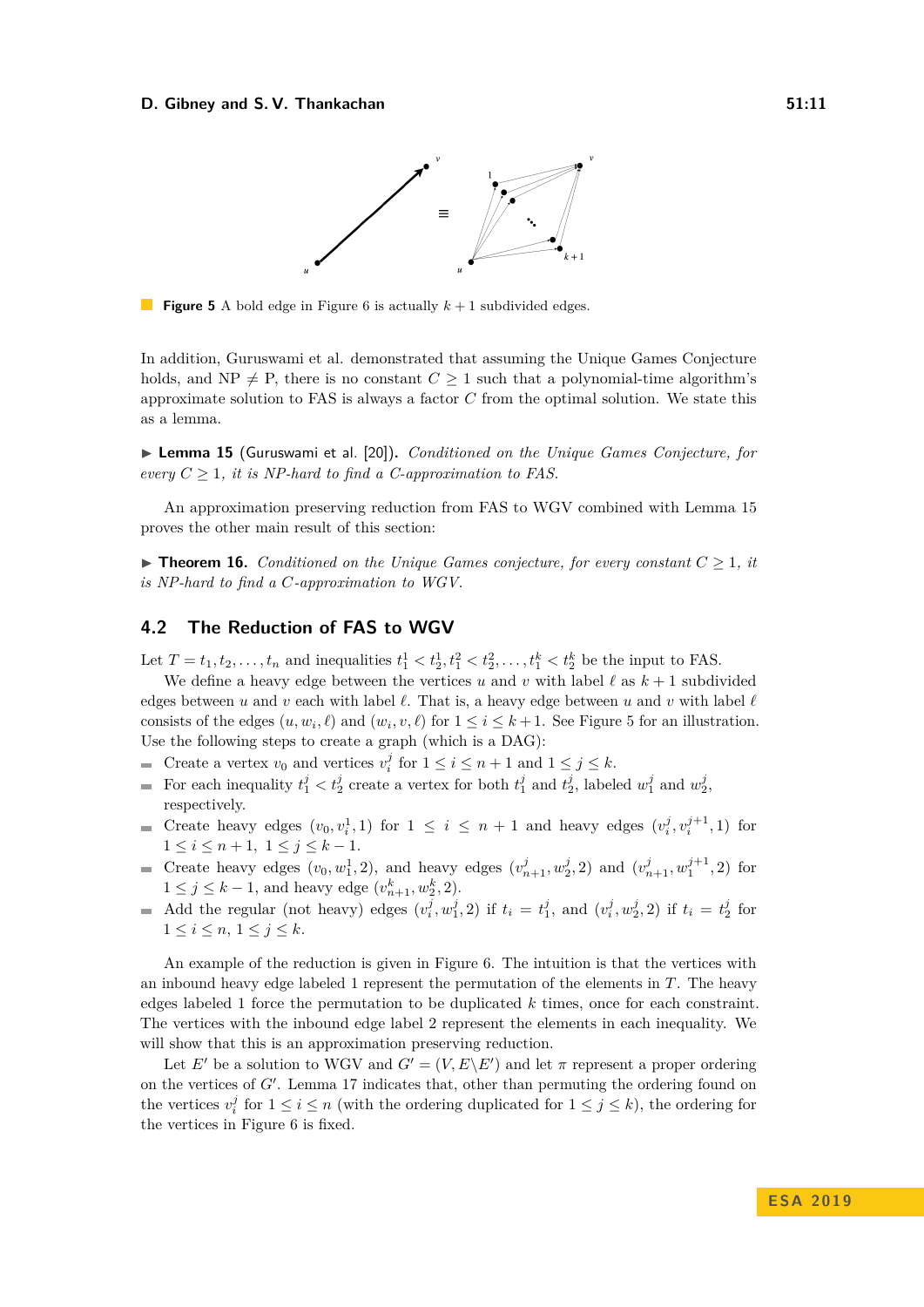<span id="page-11-0"></span>

**Figure 6** An example of the reduction from FAS to WGV where  $T = 1, 2, 3, 4, 5, 6$  and the set of inequalities is  $5 < 3$ ,  $1 < 5$ , and  $6 < 4$ .

**I Lemma 17.** Let  $\phi$  represent a permutation of the set  $[n+1]$ . Any ordering  $\pi$  which *provides a solution to the WGV instance is of the form*

$$
v_0, v_{\phi(1)}^1, v_{\phi(2)}^1, \ldots v_{\phi(n+1)}^1, \ldots v_{\phi(1)}^k, v_{\phi(2)}^k, \ldots v_{\phi(n+1)}^k, w_1^1, w_2^1, w_1^2, w_2^2, \ldots w_1^k, w_2^k.
$$

**Proof.** See full version [\[19\]](#page-14-11).

Let  $f(x)$  refer to the reduction described above applied to an instance x of FAS creating an instance  $f(x)$  of WGV. We also refer to the solution to either of these problems as  $OPT(\cdot)$ , and  $val(\cdot)$  as the cost function. For instance *x* of FAS  $val(x)$  is the number of violated inequalities and for an instance  $f(x)$  of WGV  $val(f(x))$  it is the number of violating edges.

<span id="page-11-1"></span>► **Lemma 18.** *Given an instance x* of *FAS*, *a solution*(*or sub-optimal solution*) to the *instance f*(*x*) *of WGV* that has  $\ell \leq k$  *axiom violating edges yields a solution*(*or sub-optimal solution*)  $to x$  *with*  $\ell$  *violated inequalities. The converse holds as well.* 

**Proof.** See full version [\[19\]](#page-14-11).

<span id="page-11-2"></span>**Example 19.** *Given an instance x* of FAS, a C-approximation to the solution  $OPT(f(x))$ *yields a C-approximation to the solution*  $OPT(x)$ *.* 

**Proof.** By Lemma [18](#page-11-1) any (sub-optimal) solution with objective value  $C \cdot val(OPT(f(x)))$  to  $f(x)$ , gives us a (sub-optimal) solution to *x* with the same objective value,  $C \cdot val(OPT(x))$ .

Theorem [14](#page-9-1) follows from Lemma [19](#page-11-2) and Theorem [16](#page-10-3) follows from Lemma [19](#page-11-2) and Lemma [15.](#page-10-0)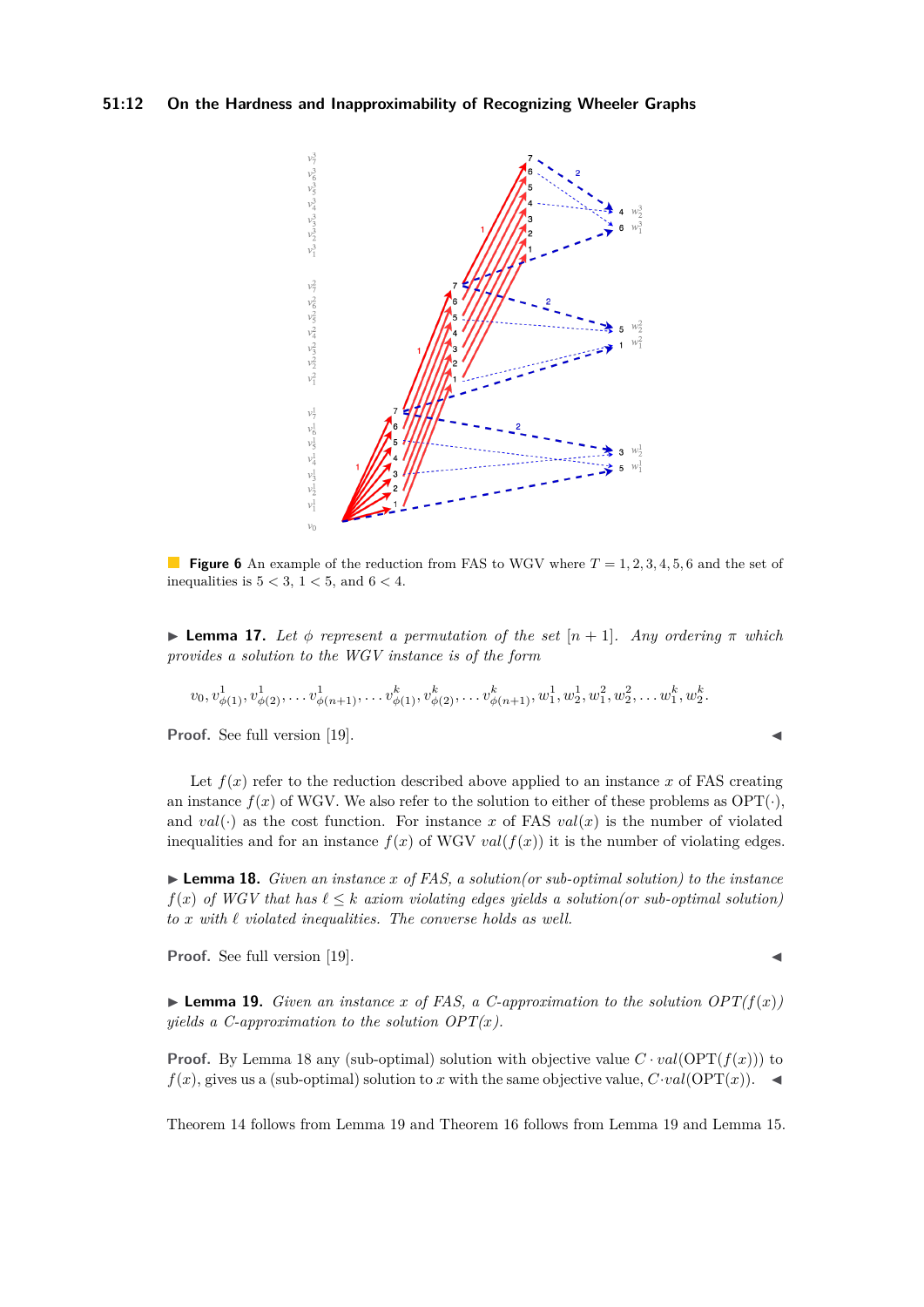#### <span id="page-12-0"></span>**D. Gibney and S. V. Thankachan 51:13 51:13**



**Figure 7** Arborescences have their roots aligned in level  $L_0$ . The relative ordering for each type of vertex can be read from top to bottom, left to right.

### **4.3 The Wheeler Subgraph Problem is in APX**

The dual problem to WGV is the problem of finding the largest subgraph of *G* which is a Wheeler graph. This problem (defined in Section [1.2\)](#page-2-3) is called Wheeler Subgraph problem, abbreviated WS. Unlike WGV, this problem yields a  $\Theta(1)$ -approximate solution for constant  $\sigma$ .

We first prove the result for  $\sigma = 1$ . We then apply this result to get an approximation for  $\sigma > 1$ . The proof for  $\sigma = 1$  uses a branching of a directed graph. A branching is a set of arborescence where an arborescence is a directed, rooted tree where all edges point away from the root. A branching is spanning in that every vertex in *V* is included exactly one arborescence in the branching.

<span id="page-12-1"></span>I **Lemma 20.** *There exists a linear time* Θ(1)*-approximation algorithm for WS when the alphabet set size σ is one.*

**Proof.** Let  $V_0$  be the set of sources in  $G$  (vertices with in-degree zero). There are two cases:

**Case**  $|V_0| \leq n/2$ : Take a branching F of the input graph G such that each vertex with in-degree greater than zero is included in some non-singleton arborescence whose root is a source vertex in  $V_0$ . Let  $|\mathcal{F}|$  denote the total number of arborescences in  $\mathcal{F}$ . Since  $|V_0| \leq n/2$ , it follows that  $|\mathcal{F}| \leq n/2$  as well.

We create a planar leveling  $(L_0, L_1, \ldots)$  of F by aligning all roots of the branching on level  $L_0$  in an arbitrary order. Then set  $L_i$  to be all of the vertices which are distance  $i$ from some root in *L*0. Because these are trees, we can order the vertices in levels in such a way that the leveling is planar (and for the purpose of visualization say left to right as in Figure [7\)](#page-12-0).

We claim that F is a Wheeler graph and that we can obtain a proper ordering  $\pi$  for the vertices of  $\mathcal F$  from this leveling. Starting with  $V_0$ , we order the vertices on each level from the bottom to top before proceeding right to the next level. One can check that the Wheeler graph axioms are satisfied.

The number of edges in F, denoted  $e(F)$ , is equal to  $n - |F|$ . And, since  $|F| \leq n/2$ , we have that  $e(\mathcal{F}) \geq n/2$ . At the same time, by Theorem [5](#page-5-3) the optimal number of edges, denoted  $|E^*|$ , is  $\Theta(n)$ . The ratio of the optimal solution value over the branching solution value is bounded. In particular,  $|E^*|/e(\mathcal{F}) \leq \Theta(n)/(n/2) = \Theta(1)$ . The construction of the branching, the planar leveling, and the extracting  $\pi$  can all be done in linear time.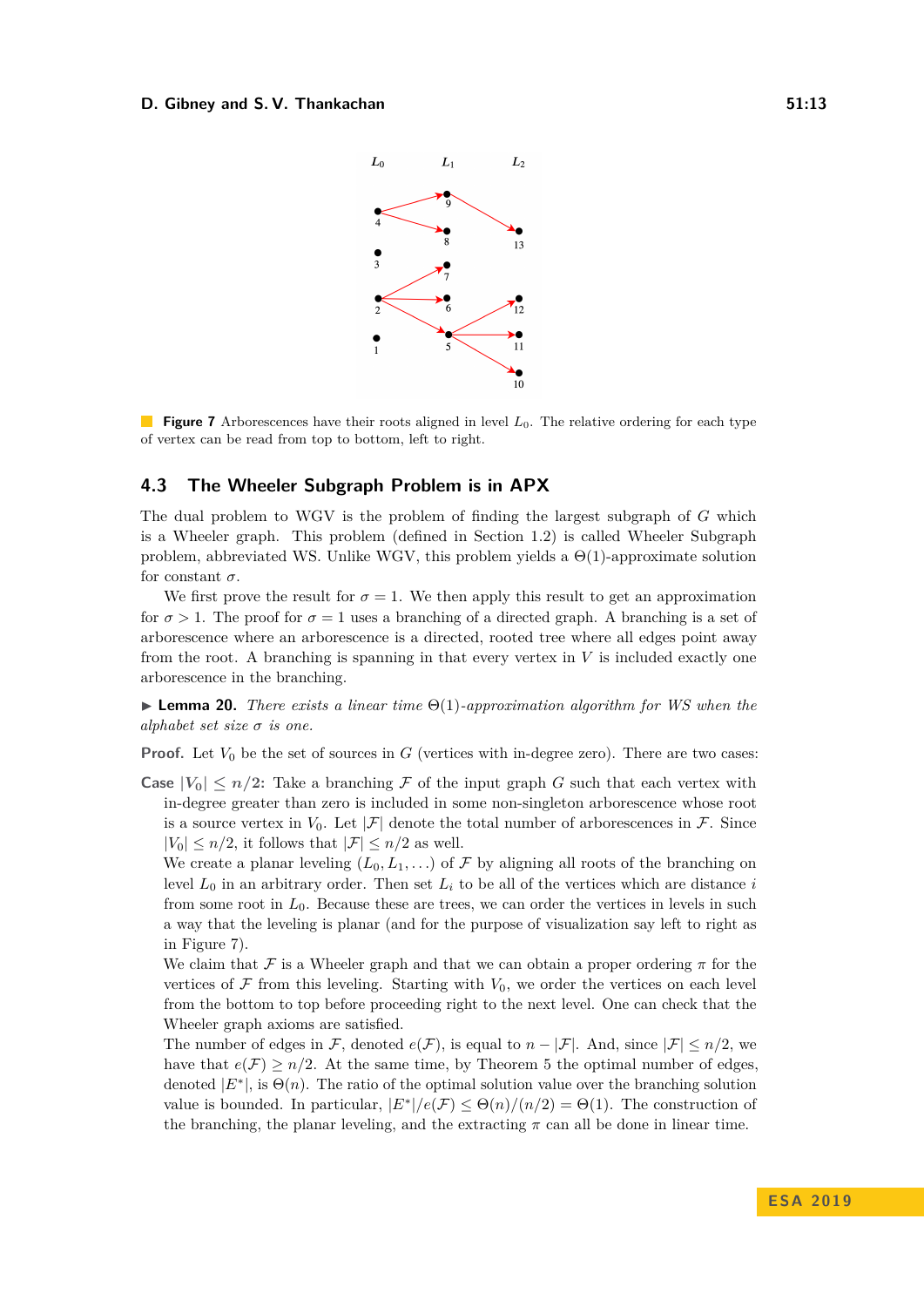#### **51:14 On the Hardness and Inapproximability of Recognizing Wheeler Graphs**

**Case**  $|V_0| > n/2$ : Take one outbound edge from each vertex in  $V_0$ . We obtain a Wheeler graph with  $|V_0| > n/2$  edges. This gives us a solution with an approximation ratio of  $|E^*|/|V_0| < \Theta(n)/(n/2) = \Theta(1).$ 

In either case, we have an approximate solution with  $\tilde{e}$  edges where  $\tilde{e} \in \Theta(|E^*|)$ .

Next, we consider when  $\sigma > 1$ . Suppose  $G^* = (V, E^*)$  is the optimal solution for *G*. Then  $E^* = E_1^* \cup E_2^* \dots E_{\sigma}^*$  where  $E_k^* = \{(u, v, k) \in E^*\}$ . Let  $G_k = (V, E_k)$  where  $E_k = \{(u, v, k) \in E\}$  and let  $G'_k = (V, E'_k)$  be the optimal solution for  $G_k$ . Then, since  $|E^*_k| \leq |E'_k|$  we have

$$
|E^*| = \sum_{k=1}^{\sigma} |E_k^*| \leq \sigma \cdot \max_k |E_k^*| \leq \sigma \cdot \max_k |E_k'|.
$$

Applying the result for  $\sigma = 1$  (Lemma [20\)](#page-12-1), we can approximate  $\max_k |E'_k|$  with a solution having  $\tilde{e} = \alpha \cdot \max_k |E'_k|$  edges for some constant  $\alpha \leq 1$ . Therefore,

$$
\frac{\alpha}{\sigma}|E^*| \le \alpha \max_k |E'_k| = \tilde{e} \le \max_k |E'_k| \le |E^*|.
$$

So the solution provides  $\Omega(1/\sigma)$ -approximation for *G* as well.

**Figure 121.** *There exists a linear time*  $\Omega(1/\sigma)$ *-approximation algorithm for WS.* 

As a final result, we note that the algorithm presented in Section [3](#page-7-0) also provides us with an exponential time solution to the two optimization problems defined in Section [4.](#page-9-0) The solution is to iterate over all possible subsets of edges in *E*, take the corresponding induced subgraph, and apply Algorithm [1](#page-8-1) to identify if the induced subgraph is isomorphic to a Wheeler graph. For both the WGV and WS problems the optimal solution is the encoding with the fewest edges removed. The resulting time complexity is the same as in Theorem [10](#page-8-0) with the addition of one  $e$  term in the exponent. We have shown the following:

 $\triangleright$  **Theorem 22.** *The WGV problem and WS problem for an input*  $G = (V, E)$  *with*  $n = |V|$ *,*  $e = |E|$  and  $\sigma$  *is the size of the edge label alphabet can be solved in time*  $2^{e \log \sigma + O(n+e)}$ .

#### **References**

- <span id="page-13-3"></span>**1** Alfred V. Aho and Margaret J. Corasick. Efficient String Matching: An Aid to Bibliographic Search. *Commun. ACM*, 18(6):333–340, 1975. [doi:10.1145/360825.360855](https://doi.org/10.1145/360825.360855).
- <span id="page-13-1"></span>**2** Jarno Alanko, Travis Gagie, Gonzalo Navarro, and Louisa Seelbach Benkner. Tunneling on Wheeler Graphs. *CoRR*, abs/1811.02457, 2018. [arXiv:1811.02457](http://arxiv.org/abs/1811.02457).
- <span id="page-13-5"></span>**3** Jarno Alanko, Alberto Policriti, and Nicola Prezza. On Prefix-Sorting Finite Automata, 2019. [arXiv:1902.01088](http://arxiv.org/abs/1902.01088).
- <span id="page-13-6"></span>**4** László Babai and Eugene M. Luks. Canonical Labeling of Graphs. In *Proceedings of the 15th Annual ACM Symposium on Theory of Computing, 25-27 April, 1983, Boston, Massachusetts, USA*, pages 171–183, 1983. [doi:10.1145/800061.808746](https://doi.org/10.1145/800061.808746).
- <span id="page-13-4"></span>**5** Djamal Belazzougui. Succinct Dictionary Matching with No Slowdown. In *Combinatorial Pattern Matching, 21st Annual Symposium, CPM 2010, New York, NY, USA, June 21-23, 2010. Proceedings*, pages 88–100, 2010. [doi:10.1007/978-3-642-13509-5\\_9](https://doi.org/10.1007/978-3-642-13509-5_9).
- <span id="page-13-2"></span>**6** Alexander Bowe, Taku Onodera, Kunihiko Sadakane, and Tetsuo Shibuya. Succinct de Bruijn Graphs. In *Algorithms in Bioinformatics - 12th International Workshop, WABI 2012, Ljubljana, Slovenia, September 10-12, 2012. Proceedings*, pages 225–235, 2012. [doi:](https://doi.org/10.1007/978-3-642-33122-0_18) [10.1007/978-3-642-33122-0\\_18](https://doi.org/10.1007/978-3-642-33122-0_18).
- <span id="page-13-0"></span>**7** Michael Burrows and David J Wheeler. A block-sorting lossless data compression algorithm, 1994.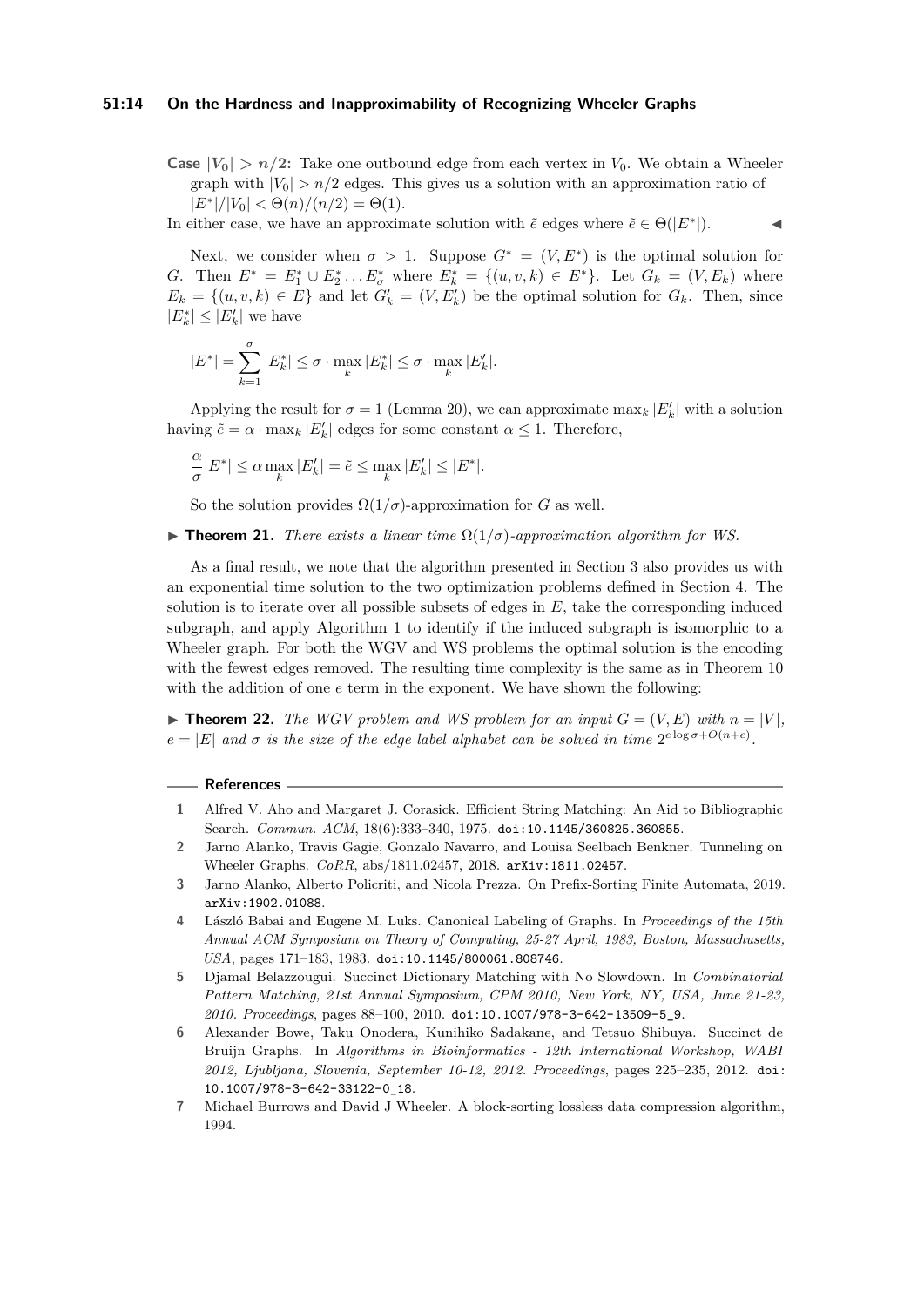#### **D. Gibney and S. V. Thankachan 51:15 51:15**

- <span id="page-14-16"></span>**8** Jianer Chen, Yang Liu, Songjian Lu, Barry O'Sullivan, and Igor Razgon. A fixed-parameter algorithm for the directed feedback vertex set problem. *J. ACM*, 55(5):21:1–21:19, 2008. [doi:10.1145/1411509.1411511](https://doi.org/10.1145/1411509.1411511).
- <span id="page-14-6"></span>**9** Francisco Claude, Gonzalo Navarro, and Alberto Ordóñez Pereira. The wavelet matrix: An efficient wavelet tree for large alphabets. *Inf. Syst.*, 47:15–32, 2015. [doi:10.1016/j.is.2014.](https://doi.org/10.1016/j.is.2014.06.002) [06.002](https://doi.org/10.1016/j.is.2014.06.002).
- <span id="page-14-5"></span>**10** Nicolaas Govert De Bruijn. A combinatorial problem. *Koninklijke Nederlandse Akademie v. Wetenschappen*, 49(49):758–764, 1946.
- <span id="page-14-15"></span>**11** Vida Dujmovic and David R. Wood. On Linear Layouts of Graphs. *Discrete Mathematics & Theoretical Computer Science*, 6(2):339–358, 2004. URL: [http://dmtcs.episciences.org/](http://dmtcs.episciences.org/317) [317](http://dmtcs.episciences.org/317).
- <span id="page-14-9"></span>**12** Massimo Equi, Roberto Grossi, and Veli Mäkinen. On the Complexity of Exact Pattern Matching in Graphs: Binary Strings and Bounded Degree. *CoRR*, abs/1901.05264, 2019. [arXiv:1901.05264](http://arxiv.org/abs/1901.05264).
- <span id="page-14-10"></span>**13** Massimo Equi, Roberto Grossi, Alexandru I. Tomescu, and Veli Mäkinen. On the Complexity of Exact Pattern Matching in Graphs: Determinism and Zig-Zag Matching. *CoRR*, abs/1902.03560, 2019. [arXiv:1902.03560](http://arxiv.org/abs/1902.03560).
- <span id="page-14-0"></span>**14** Paolo Ferragina, Fabrizio Luccio, Giovanni Manzini, and S. Muthukrishnan. Compressing and indexing labeled trees, with applications. *J. ACM*, 57(1):4:1–4:33, 2009. [doi:10.1145/](https://doi.org/10.1145/1613676.1613680) [1613676.1613680](https://doi.org/10.1145/1613676.1613680).
- <span id="page-14-8"></span>**15** Paolo Ferragina and Giovanni Manzini. Indexing compressed text. *J. ACM*, 52(4):552–581, 2005. [doi:10.1145/1082036.1082039](https://doi.org/10.1145/1082036.1082039).
- <span id="page-14-1"></span>**16** Paolo Ferragina and Rossano Venturini. The compressed permuterm index. *ACM Trans. Algorithms*, 7(1):10:1–10:21, 2010. [doi:10.1145/1868237.1868248](https://doi.org/10.1145/1868237.1868248).
- <span id="page-14-3"></span>**17** Travis Gagie, Giovanni Manzini, and Jouni Sirén. Wheeler graphs: A framework for BWT-based data structures. *Theor. Comput. Sci.*, 698:67–78, 2017. [doi:10.1016/j.tcs.2017.06.016](https://doi.org/10.1016/j.tcs.2017.06.016).
- <span id="page-14-4"></span>**18** Arnab Ganguly, Rahul Shah, and Sharma V. Thankachan. pBWT: Achieving Succinct Data Structures for Parameterized Pattern Matching and Related Problems. In *Proceedings of the Twenty-Eighth Annual ACM-SIAM Symposium on Discrete Algorithms, SODA 2017, Barcelona, Spain, Hotel Porta Fira, January 16-19*, pages 397–407, 2017. [doi:10.1137/1.](https://doi.org/10.1137/1.9781611974782.25) [9781611974782.25](https://doi.org/10.1137/1.9781611974782.25).
- <span id="page-14-11"></span>**19** Daniel Gibney and Sharma V. Thankachan. On the Hardness and Inapproximability of Recognizing Wheeler Graphs, 2019. [arXiv:1902.01960](http://arxiv.org/abs/1902.01960).
- <span id="page-14-18"></span>**20** Venkatesan Guruswami, Rajsekar Manokaran, and Prasad Raghavendra. Beating the Random Ordering is Hard: Inapproximability of Maximum Acyclic Subgraph. In *49th Annual IEEE Symposium on Foundations of Computer Science, FOCS 2008, October 25-28, 2008, Philadelphia, PA, USA*, pages 573–582, 2008. [doi:10.1109/FOCS.2008.51](https://doi.org/10.1109/FOCS.2008.51).
- <span id="page-14-13"></span>**21** Lenwood S. Heath and Sriram V. Pemmaraju. Stack and Queue Layouts of Directed Acyclic Graphs: Part II. *SIAM J. Comput.*, 28(5):1588–1626, 1999. [doi:10.1137/S0097539795291550](https://doi.org/10.1137/S0097539795291550).
- <span id="page-14-12"></span>**22** Lenwood S. Heath, Sriram V. Pemmaraju, and Ann N. Trenk. Stack and Queue Layouts of Directed Acyclic Graphs: Part I. *SIAM J. Comput.*, 28(4):1510–1539, 1999. [doi:10.1137/](https://doi.org/10.1137/S0097539795280287) [S0097539795280287](https://doi.org/10.1137/S0097539795280287).
- <span id="page-14-14"></span>**23** Lenwood S. Heath and Arnold L. Rosenberg. Laying out Graphs Using Queues. *SIAM J. Comput.*, 21(5):927–958, 1992. [doi:10.1137/0221055](https://doi.org/10.1137/0221055).
- <span id="page-14-7"></span>**24** Wing-Kai Hon, Tsung-Han Ku, Rahul Shah, Sharma V. Thankachan, and Jeffrey Scott Vitter. Faster compressed dictionary matching. *Theor. Comput. Sci.*, 475:113–119, 2013. [doi:10.1016/j.tcs.2012.10.050](https://doi.org/10.1016/j.tcs.2012.10.050).
- <span id="page-14-17"></span>**25** Viggo Kann. *On the approximability of NP-complete optimization problems*. PhD thesis, Royal Institute of Technology Stockholm, 1992.
- <span id="page-14-2"></span>**26** Sabrina Mantaci, Antonio Restivo, Giovanna Rosone, and Marinella Sciortino. An Extension of the Burrows Wheeler Transform and Applications to Sequence Comparison and Data Compression. In *Combinatorial Pattern Matching, 16th Annual Symposium, CPM 2005, Jeju Island, Korea, June 19-22, 2005, Proceedings*, pages 178–189, 2005. [doi:10.1007/11496656\\_16](https://doi.org/10.1007/11496656_16).